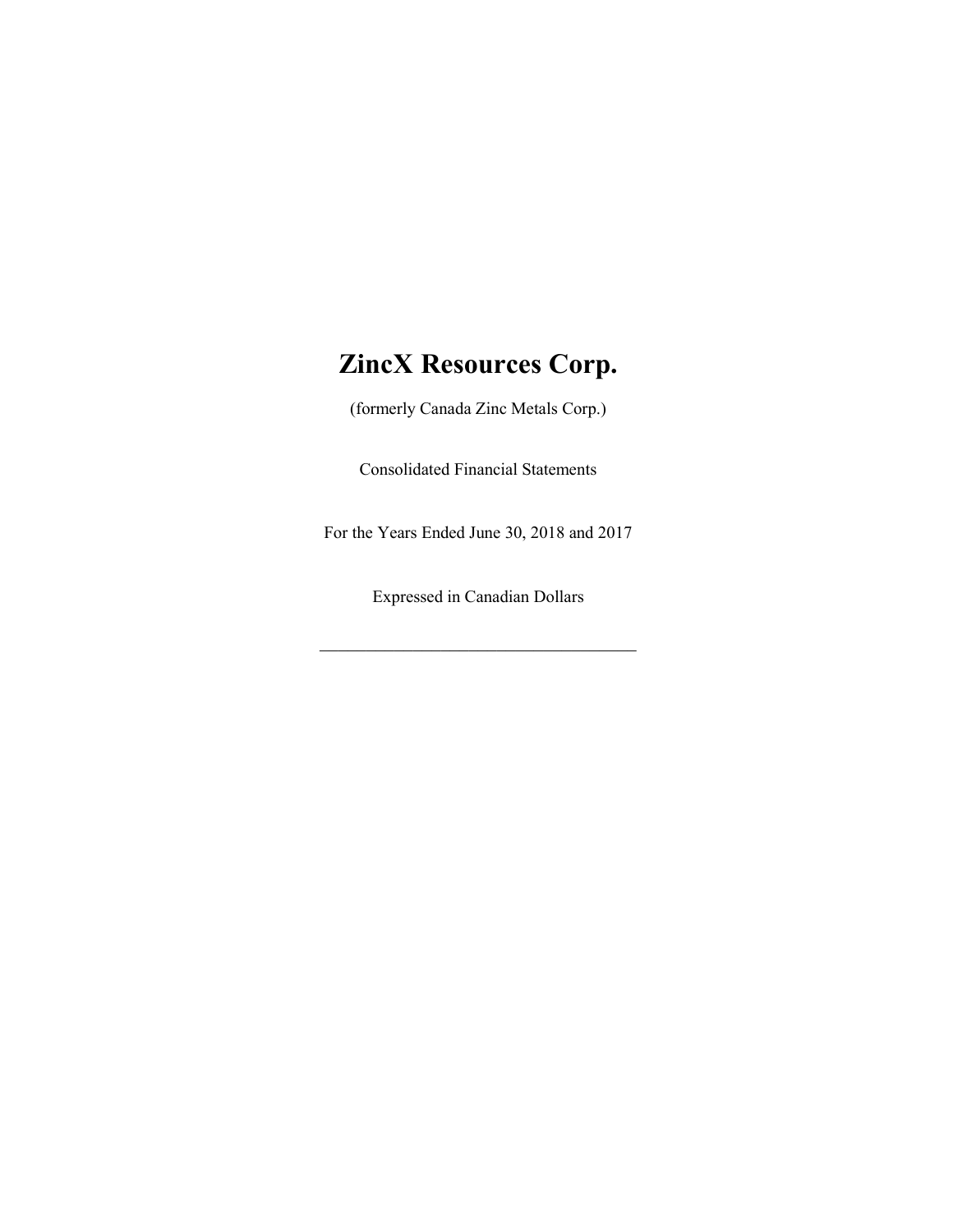# ZincX Resources Corp.

(formerly Canada Zinc Metals Corp.)

| Page          |
|---------------|
|               |
|               |
|               |
|               |
|               |
| 3             |
|               |
|               |
| 4             |
| 5             |
| $\mathfrak b$ |
| 7             |
| $8 - 35$      |
|               |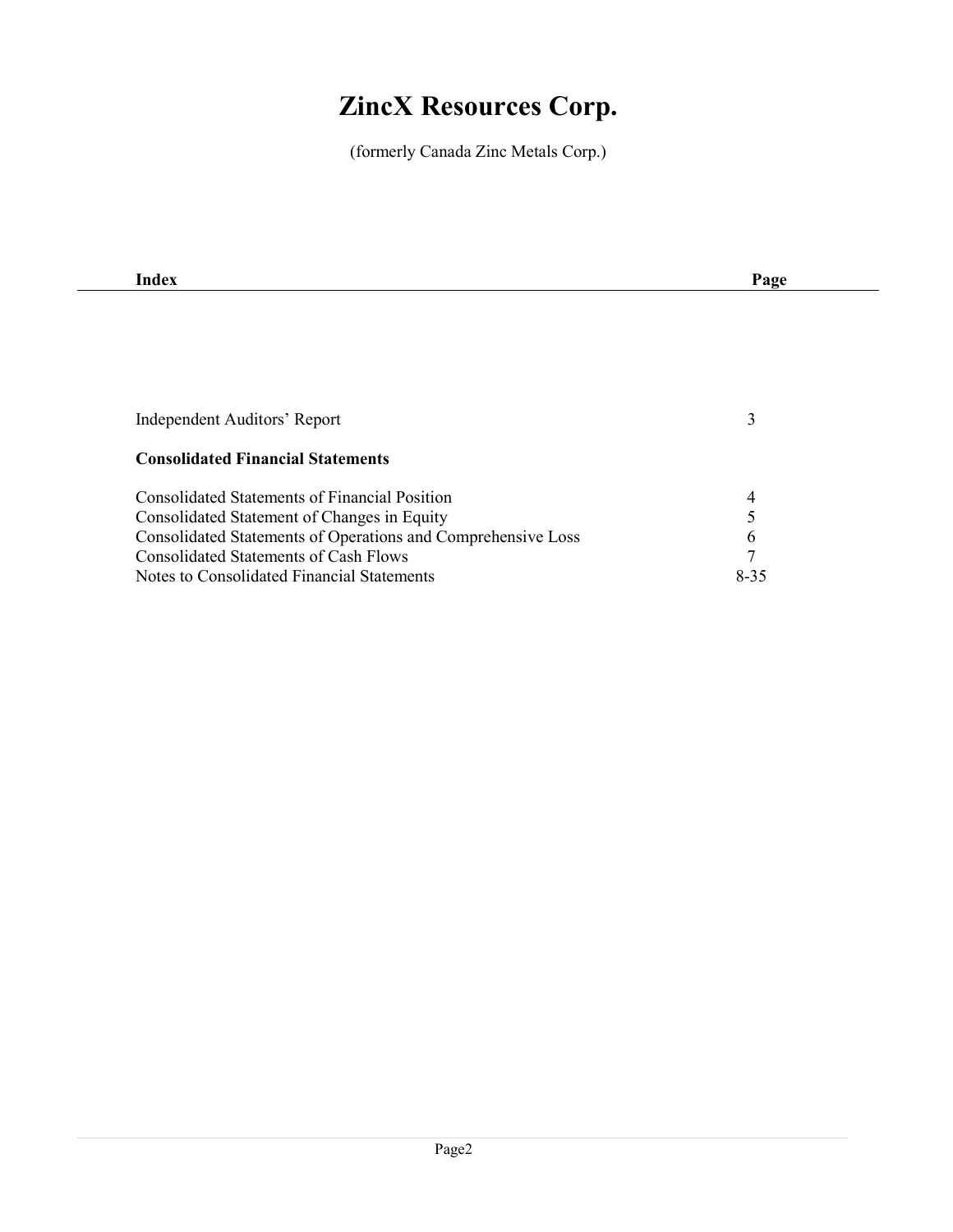# INDEPENDENT AUDITORS' REPORT

To the Shareholders of ZincX Resources Corp. (formerly Canada Zinc Metals Corp.)

We have audited the accompanying consolidated financial statements of ZincX Resources Corp. (formerly Canada Zinc Metals Corp.), which comprise the consolidated statements of financial position as at June 30, 2018 and 2017 and the consolidated statements of changes in equity, operations and comprehensive loss, and cash flows for the years then ended, and a summary of significant accounting policies and other explanatory information,

#### Management's Responsibility for the Consolidated Financial Statements

Management is responsible for the preparation and fair presentation of these consolidated financial statements in accordance with International Financial Reporting Standards, and for such internal control as management determines is necessary to enable the preparation of consolidated financial statements that are free from material misstatement, whether due to fraud or error.

#### Auditors' Responsibility

Our responsibility is to express an opinion on these consolidated financial statements based on our audits. We conducted our audits in accordance with Canadian generally accepted auditing standards. Those standards require that we comply with ethical requirements and plan and perform the audit to obtain reasonable assurance about whether the consolidated financial statements are free from material misstatement.

An audit involves performing procedures to obtain audit evidence about the amounts and disclosures in the consolidated financial statements. The procedures selected depend on the auditors' judgment, including the assessment of the risks of material misstatement of the consolidated financial statements, whether due to fraud or error. In making those risk assessments, the auditor considers internal control relevant to the entity's preparation and fair presentation of the consolidated financial statements in order to design audit procedures that are appropriate in the circumstances, but not for the purpose of expressing an opinion on the effectiveness of the entity's internal control. An audit also includes evaluating the appropriateness of accounting policies used and the reasonableness of accounting estimates made by management, as well as evaluating the overall presentation of the consolidated financial statements.

We believe that the audit evidence we have obtained in our audits is sufficient and appropriate to provide a basis for our audit opinion.

#### **Opinion**

In our opinion, these consolidated financial statements present fairly, in all material respects, the financial position of ZincX Resources Corp. (formerly Canada Zinc Metals Corp.) as at June 30, 2018 and 2017, and its financial performance and its cash flows for the years then ended in accordance with International Financial Reporting Standards.

# "DAVIDSON & COMPANY LLP"

October 23, 2018



1200 - 609 Granville Street, P.O. Box 10372, Pacific Centre, Vancouver, B.C., Canada V7Y 1G6 Telephone (604) 687-0947 Davidson-co.com

Vancouver, Canada Chartered Professional Accountants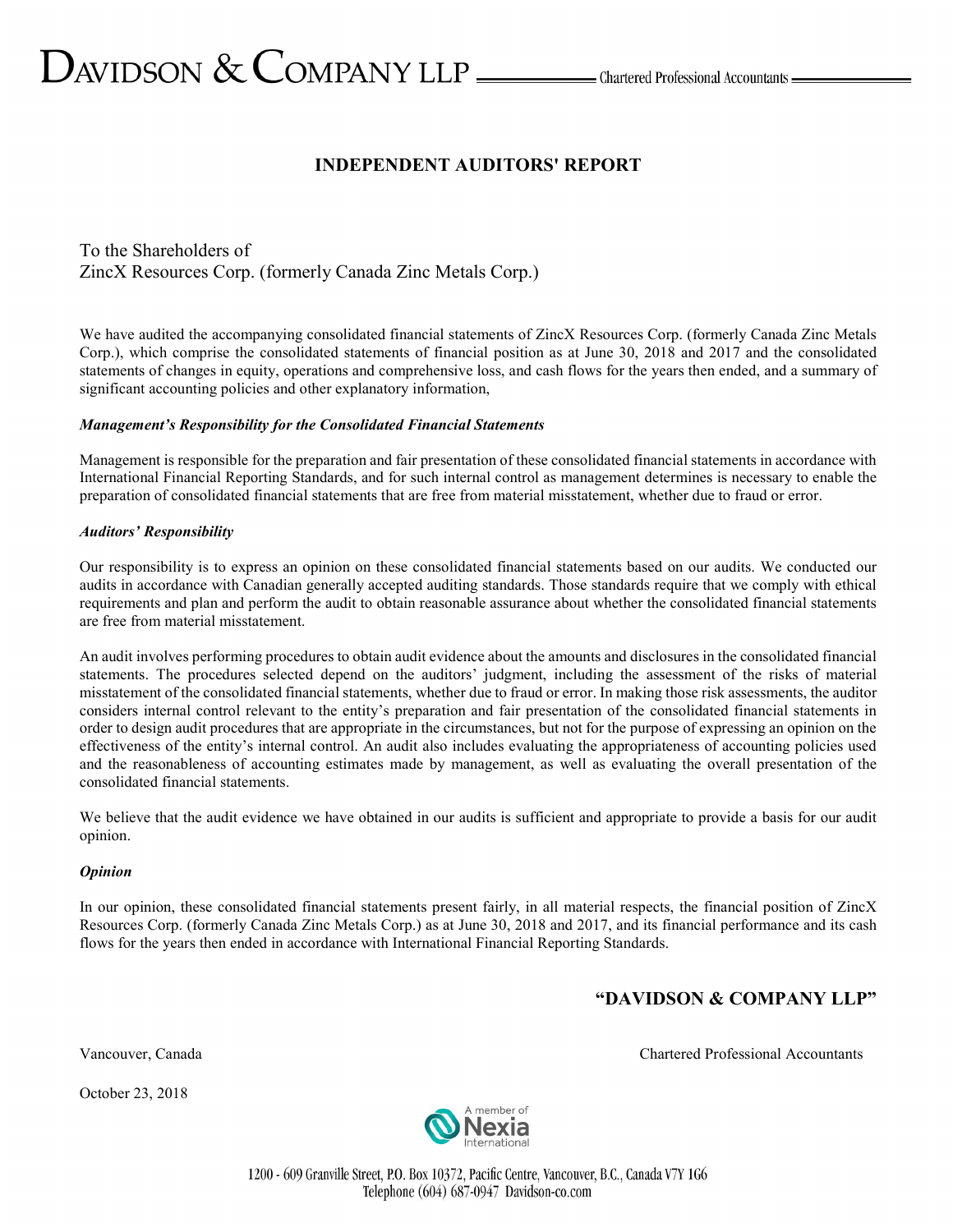(formerly Canada Zinc Metals Corp.) Consolidated Statements of Financial Position As at June 30, 2018 and 2017 (Expressed in Canadian Dollars)

|                                             | <b>Notes</b>   | 2018                    | 2017             |
|---------------------------------------------|----------------|-------------------------|------------------|
| <b>Assets</b>                               |                |                         |                  |
| Current assets                              |                |                         |                  |
| Cash                                        |                | \$<br>1,148,880         | \$<br>4,464,425  |
| Receivables                                 | $\mathfrak{Z}$ | 45,171                  | 43,163           |
| Loan receivable                             | 4              | 118,466                 | 108,466          |
| Prepaid expenses                            |                | 65,439                  | 146,875          |
| Marketable securities                       | 5              | 57,150                  | 116,442          |
| Investments                                 | 6              | 4,004,314               | 4,013,023        |
|                                             |                | 5,439,420               | 8,892,394        |
|                                             |                |                         |                  |
| Other assets                                | 7              | 332,500                 | 332,500          |
| Equipment and leasehold improvements        | 10             | 265,438                 | 313,119          |
| Exploration and evaluation assets           | 11             | 73,068,056              | 70,771,060       |
|                                             |                | \$<br>79,105,414        | \$<br>80,309,073 |
|                                             |                |                         |                  |
| <b>Liabilities</b>                          |                |                         |                  |
| Current liabilities                         |                |                         |                  |
| Trade payables and accrued liabilities      | $\,$ 8 $\,$    | $\mathbb{S}$<br>417,914 | \$<br>633,133    |
| Flow-through premium liability              | 9              | 232,453                 | 308,132          |
|                                             |                | 650,367                 | 941,265          |
| Deferred income tax liability               | 13             | 1,613,000               | 1,603,000        |
| <b>Equity</b>                               |                |                         |                  |
| Capital stock                               | 12             | 100,855,264             | 100,711,794      |
| Reserves                                    | 12             | 14,472,792              | 13,700,878       |
| Deficit                                     |                | (38, 479, 278)          | (36,660,295)     |
| Accumulated other comprehensive loss (gain) |                | (6,731)                 | 12,431           |
|                                             |                | 76,842,047              | 77,764,808       |
|                                             |                | 79,105,414<br>\$        | \$<br>80,309,073 |

#### Nature and continuance of operations (Note 1) Subsequent events (Note 19)

The accompanying notes form an integral part of these consolidated financial statements. Approved on behalf of the Board of Directors:

"Peeyush Varshney" "Marco Strub"

Director Director Director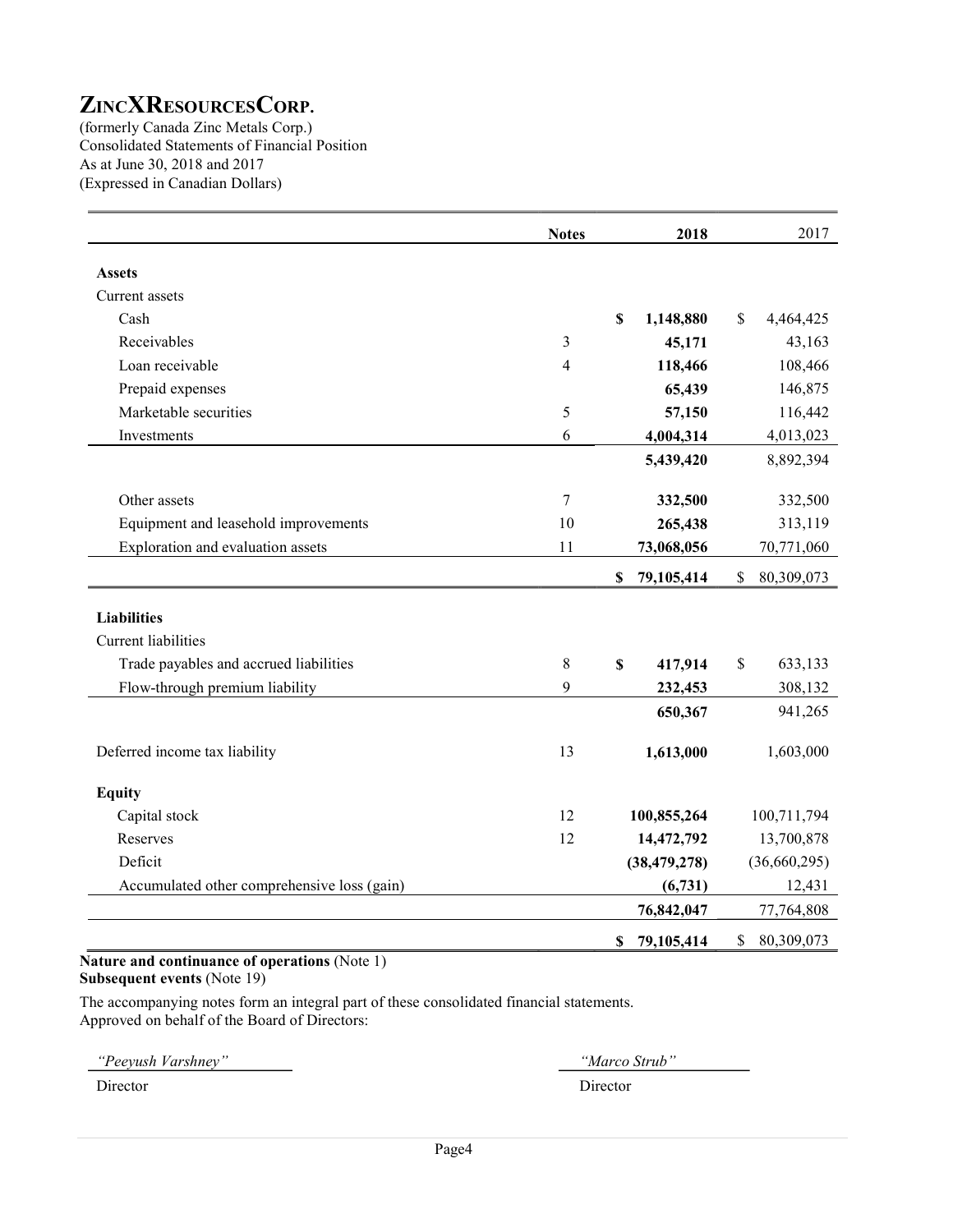(formerly Canada Zinc Metals Corp.) Consolidated Statement of Changes in Equity (Expressed in Canadian Dollars)

|                                    |      |                               |                              | Capital Stock              |          |                           |          |                          |                     |                                                      |              |
|------------------------------------|------|-------------------------------|------------------------------|----------------------------|----------|---------------------------|----------|--------------------------|---------------------|------------------------------------------------------|--------------|
|                                    | Note | Number of<br>common<br>shares | Number of<br>treasury shares | Common shares<br>Amount    |          | Treasury shares<br>Amount |          | Reserves<br>(Note $12$ ) | Deficit             | Accumulated<br>other<br>comprehensive<br>gain (loss) | Total Equity |
| Balance, June 30, 2016             |      | 152,414,428                   | $(198,000)$ \$               | 97,043,465                 | S        | (30, 230)                 | <b>S</b> | 13,063,384               | $$ (34,632,982)$ \$ | (74, 440)                                            | 75,369,197   |
| Treasury shares repurchased        | 12   |                               | (581,000)                    |                            |          | (187, 951)                |          |                          |                     |                                                      | (187, 951)   |
| Treasury shares cancelled          | 12   | (215,000)                     | 215,000                      | (136,956)                  |          | 33,800                    |          | 103,156                  |                     |                                                      |              |
| Private placements                 | 12   | 6,774,357                     | $\overline{\phantom{0}}$     | 2,644,200                  |          |                           |          |                          |                     | $\overline{\phantom{0}}$                             | 2,644,200    |
| Flow-through private placements    | 12   | 4,588,998                     | $\overline{\phantom{m}}$     | 2,113,048                  |          |                           |          |                          |                     |                                                      | 2,113,048    |
| Flow-through premium liability     | 9    |                               | $\overline{\phantom{m}}$     | (448, 218)                 |          |                           |          |                          |                     | $\overline{\phantom{m}}$                             | (448, 218)   |
| Share issuance costs               | 12   |                               |                              | (370, 624)                 |          |                           |          |                          |                     |                                                      | (370, 624)   |
| Finders' warrants                  | 12   |                               |                              | (5,992)                    |          |                           |          | 5,992                    |                     |                                                      |              |
| Exercise of share options          | 12   | 45,000                        | $\overline{\phantom{0}}$     | 57,252                     |          |                           |          | (46,902)                 |                     |                                                      | 10,350       |
| Share-based compensation           | 12   |                               |                              |                            |          |                           |          | 575,248                  |                     |                                                      | 575,248      |
| Change in fair value of securities | 5    |                               |                              |                            |          |                           |          |                          |                     | 86,871                                               | 86,871       |
| Net loss for the year              |      |                               |                              |                            |          |                           |          |                          | (2,027,313)         |                                                      | (2,027,313)  |
| <b>Balance, June 30, 2017</b>      |      | 163,607,783                   | (564,000)                    | 100,896,175                |          | (184, 381)                |          | 13,700,878               | (36,660,295)        | 12,431                                               | 77,764,808   |
| Treasury shares repurchased        | 12   | $\overline{\phantom{m}}$      | (1,828,500)                  |                            |          | (527, 567)                |          |                          |                     |                                                      | (527, 567)   |
| Treasury shares cancelled          | 12   | (1,611,000)                   | 1,611,000                    | (1,012,627)                |          | 499,367                   |          | 513,260                  |                     |                                                      |              |
| Flow-through private placements    | 12   | 4,112,900                     | $\overline{\phantom{m}}$     | 1,521,773                  |          | $\overline{\phantom{m}}$  |          |                          |                     | $\overline{\phantom{m}}$                             | 1,521,773    |
| Flow-through premium liability     | 9    |                               |                              | (304, 355)                 |          |                           |          |                          |                     |                                                      | (304, 355)   |
| Share issuance costs               | 12   |                               |                              | (100, 903)                 |          |                           |          |                          |                     |                                                      | (100, 903)   |
| Exercise of share options          | 12   | 60,000                        |                              | 67,782                     |          | $\equiv$                  |          | (53,982)                 |                     |                                                      | 13,800       |
| Share-based compensation           | 12   |                               |                              |                            |          |                           |          | 312,636                  |                     | $\equiv$                                             | 312,636      |
| Change in fair value of securities | 5    |                               |                              |                            |          |                           |          |                          |                     | (19, 162)                                            | (19, 162)    |
| Net loss for the year              |      |                               |                              |                            |          |                           |          | $\equiv$                 | (1,818,983)         |                                                      | (1,818,983)  |
| Balance, June 30, 2018             |      | 166,169,683                   |                              | $(781,500)$ \$ 101,067,845 | <b>S</b> | (212,581)                 | -S       | 14,472,792               |                     | $(6,731)$ \$                                         | 76,842,047   |

The accompanying notes form an integral part of these consolidated financial statements.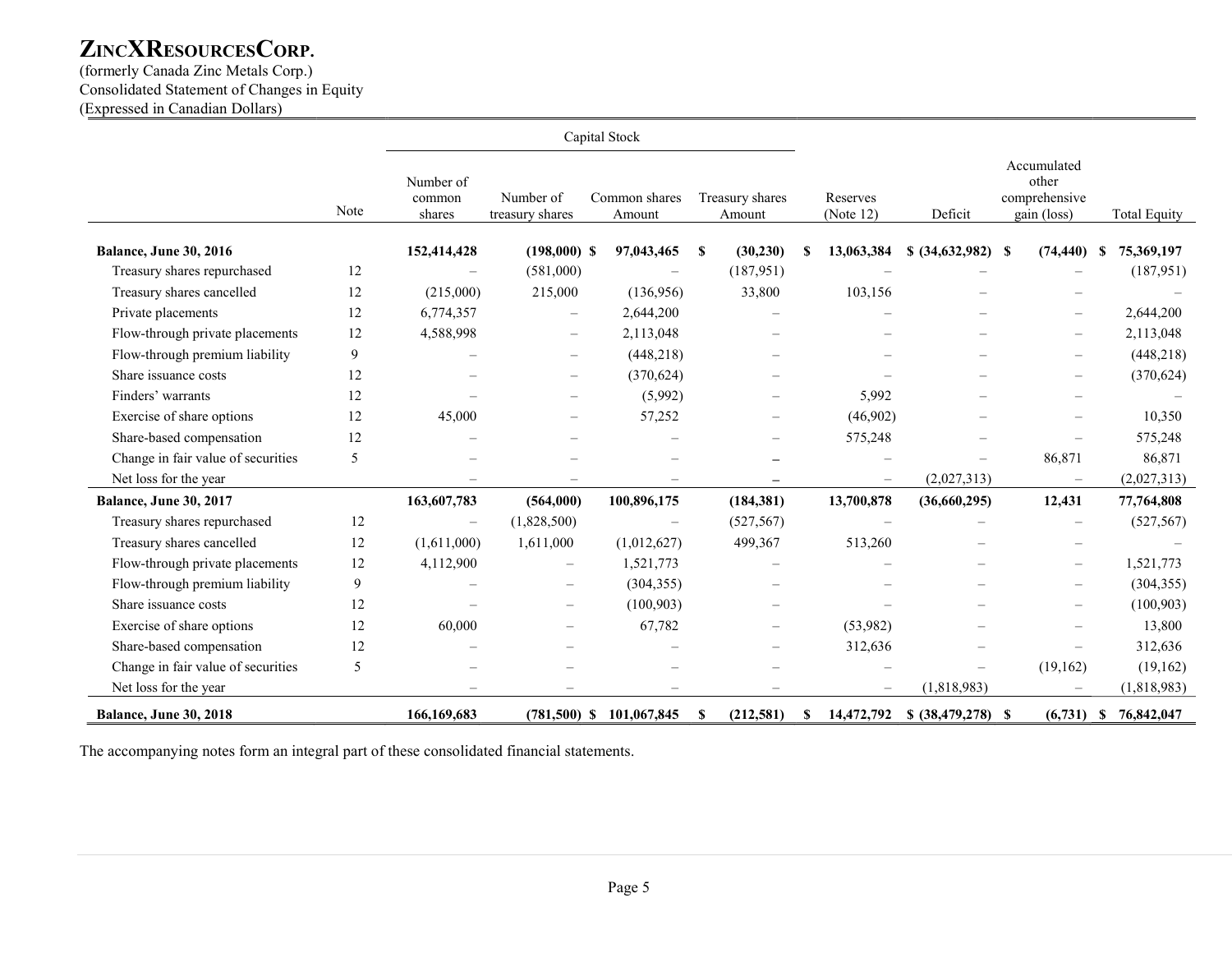(formerly Canada Zinc Metals Corp.) Consolidated Statements of Operations and Comprehensive Loss For the years ended June 30, (Expressed in Canadian Dollars)

|                                                              | <b>Notes</b> |                           | 2018        |               | 2017        |
|--------------------------------------------------------------|--------------|---------------------------|-------------|---------------|-------------|
| <b>ADMINISTRATION EXPENSES</b>                               |              |                           |             |               |             |
| Administration                                               | 15           | \$                        | 60,000      | $\mathbb{S}$  | 60,000      |
| <b>Bonuses</b>                                               | 15           |                           | 42,084      |               | 128,429     |
| Consulting                                                   | 15           |                           | 357,965     |               | 356,250     |
| Depreciation                                                 | 10           |                           | 2,657       |               | 3,724       |
| Directors fees                                               | 15           |                           | 40,000      |               | 40,000      |
| Flow-through taxes                                           | 9            |                           | 5,838       |               | 2,037       |
| Interest and bank charges                                    |              |                           | 1,665       |               | 1,845       |
| Investor relations                                           |              |                           | 4,984       |               | 41,845      |
| Management fees                                              | 15           |                           | 354,000     |               | 354,000     |
| Marketing expenses                                           |              |                           | 189,851     |               | 258,840     |
| Office and miscellaneous                                     |              |                           | 85,992      |               | 98,333      |
| Professional fees                                            |              |                           | 56,089      |               | 56,008      |
| Regulatory fees                                              |              |                           | 21,717      |               | 19,199      |
| Rent                                                         |              |                           | 97,042      |               | 98,424      |
| Share-based compensation                                     | 12,15        |                           | 312,636     |               | 575,248     |
| Transfer agent fees                                          |              |                           | 9,567       |               | 8,943       |
| Travel and promotion                                         |              |                           | 216,617     |               | 214,175     |
| Wages and benefits                                           |              |                           | 454,490     |               | 364,859     |
|                                                              |              |                           | (2,313,194) |               | (2,682,159) |
|                                                              |              |                           |             |               |             |
| Interest income                                              |              |                           | 105,782     |               | 93,179      |
| Gain on sale of marketable securities                        | 5            |                           | 18,395      |               | 38,581      |
|                                                              |              |                           | 124,177     |               | 131,760     |
|                                                              |              |                           |             |               |             |
| Loss before income taxes                                     |              |                           | (2,189,017) |               | (2,550,399) |
| Deferred income tax recovery                                 | 13           |                           | 370,034     |               | 523,086     |
|                                                              |              |                           |             |               |             |
| Net loss for the year                                        |              |                           | (1,818,983) |               | (2,027,313) |
| Adjustment for change in fair value of marketable securities | 5            |                           | (19, 162)   |               | 86,871      |
| Comprehensive loss for the year                              |              | $\boldsymbol{\mathsf{S}}$ | (1,838,145) | $\mathcal{S}$ | (1,940,442) |
| Basic and diluted loss per common share                      |              | \$                        | (0.01)      | \$            | (0.01)      |
| Weighted average number of common shares outstanding         |              |                           |             |               |             |
| - basic and diluted                                          |              |                           | 165,672,290 |               | 156,916,487 |

The accompanying notes form an integral part of these consolidated financial statements.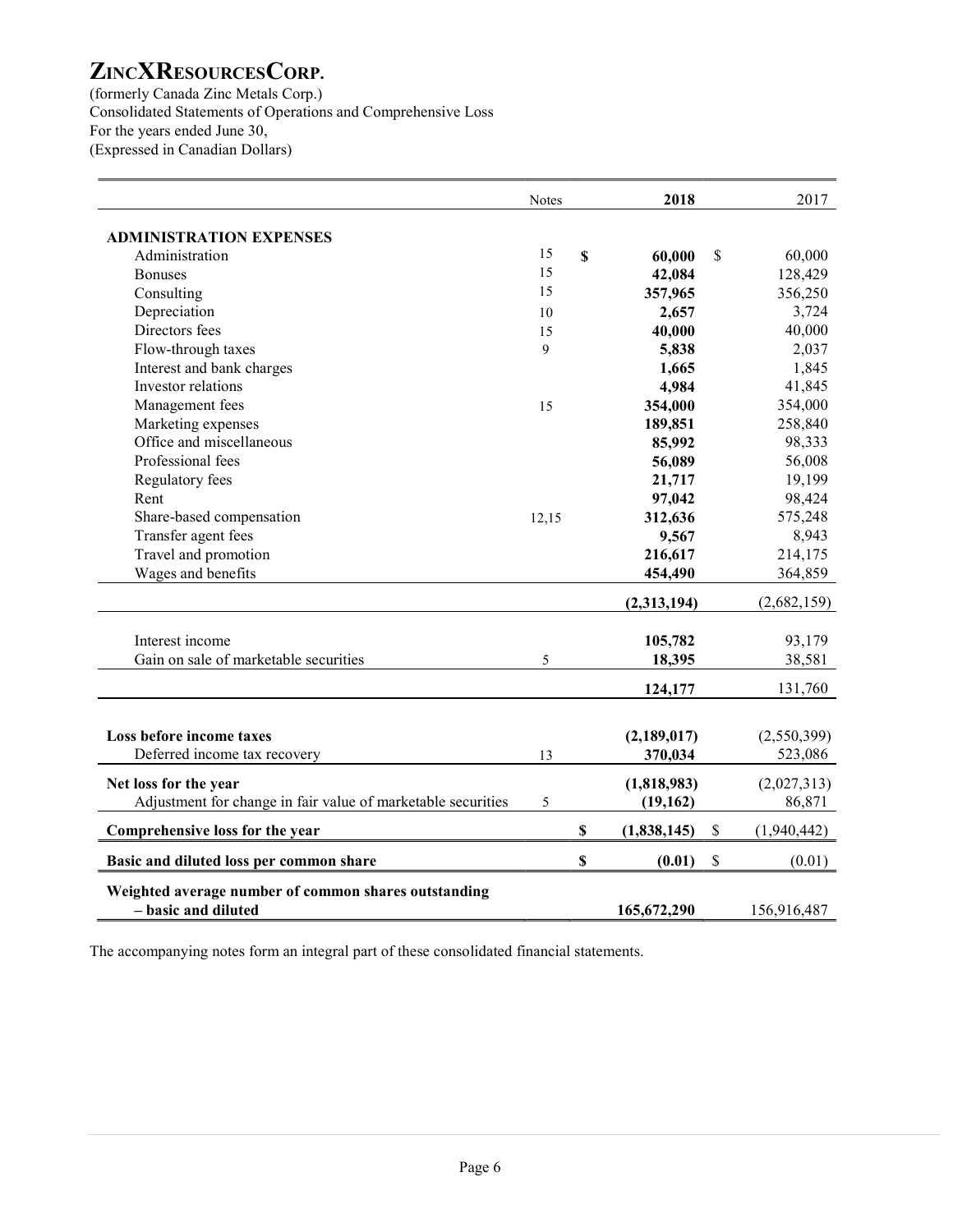(formerly Canada Zinc Metals Corp.) Consolidated Statements of Cash Flows For the years ended June 30, (Expressed in Canadian Dollars)

|                                                                   | <b>Notes</b>   | 2018                     | 2017        |
|-------------------------------------------------------------------|----------------|--------------------------|-------------|
| <b>CASH FLOWS FROM OPERATING ACTIVITIES</b>                       |                |                          |             |
| Net loss for the year                                             | $\mathbf S$    | (1,818,983)<br>\$        | (2,027,313) |
| Items not affecting cash:                                         |                |                          |             |
| Depreciation                                                      | 10             | 2,657                    | 3,724       |
| Flow-through taxes accrued                                        | 9              | 5,838                    | 2,037       |
| Share-based compensation                                          | 12             | 312,636                  | 575,248     |
| Gain on sale of marketable securities                             | 5              | (18, 395)                | (38,581)    |
| Deferred income tax recovery                                      | 9              | (370, 034)               | (523,086)   |
| Accrued interest on investments                                   |                | (61, 353)                | (55, 919)   |
| Accrued interest on loan                                          | $\overline{4}$ | (10,000)                 | (8, 466)    |
| Changes in non-cash working capital items:                        |                |                          |             |
| Receivables                                                       |                | (2,008)                  | (28, 522)   |
| Prepaid expenses                                                  |                | 81,436                   | (92, 456)   |
| Trade payables and accrued liabilities                            |                | 10,656                   | (18, 495)   |
| Cash used in operating activities                                 |                | (1,867,550)              | (2,211,829) |
| <b>CASH FLOWS FROM INVESTING ACTIVITIES</b>                       |                |                          |             |
| Marketable securities, net                                        | 5              | 58,525                   | 99,410      |
|                                                                   |                |                          | 75,000      |
| Refundable deposit<br>Short-term loan                             |                |                          | (100,000)   |
| Interest on GIC investments                                       | 6              | 70,062                   | 62,247      |
|                                                                   | 10             |                          | (6, 552)    |
| Equipment and leasehold improvements                              | 11             | (35, 397)<br>(3,053,762) | (212,977)   |
| Exploration and evaluation asset costs                            | 11             | 445,598                  |             |
| JV partner contribution in lieu of expenditures<br>METC recovered | 11             | 159,876                  |             |
|                                                                   |                |                          |             |
| Cash used in investing activities                                 |                | (2,355,098)              | (82, 872)   |
| <b>CASH FLOWS FROM FINANCING ACTIVITIES</b>                       |                |                          |             |
| Issuance of capital stock, net of issuance costs                  | 12             | 1,434,670                | 4,396,974   |
| Common shares repurchased                                         | 12             | (527, 567)               | (187,951)   |
| Cash provided by financing activities                             |                | 907,103                  | 4,209,023   |
|                                                                   |                |                          |             |
| Change in cash during the year                                    |                | (3,315,545)              | 1,914,322   |
| Cash, beginning of year                                           |                | 4,464,425                | 2,550,103   |
| Cash, end of year                                                 | \$             | \$<br>1,148,880          | 4,464,425   |

Supplemental disclosure with respect to cash flows (Note 14)

The accompanying notes form an integral part of these consolidated financial statements.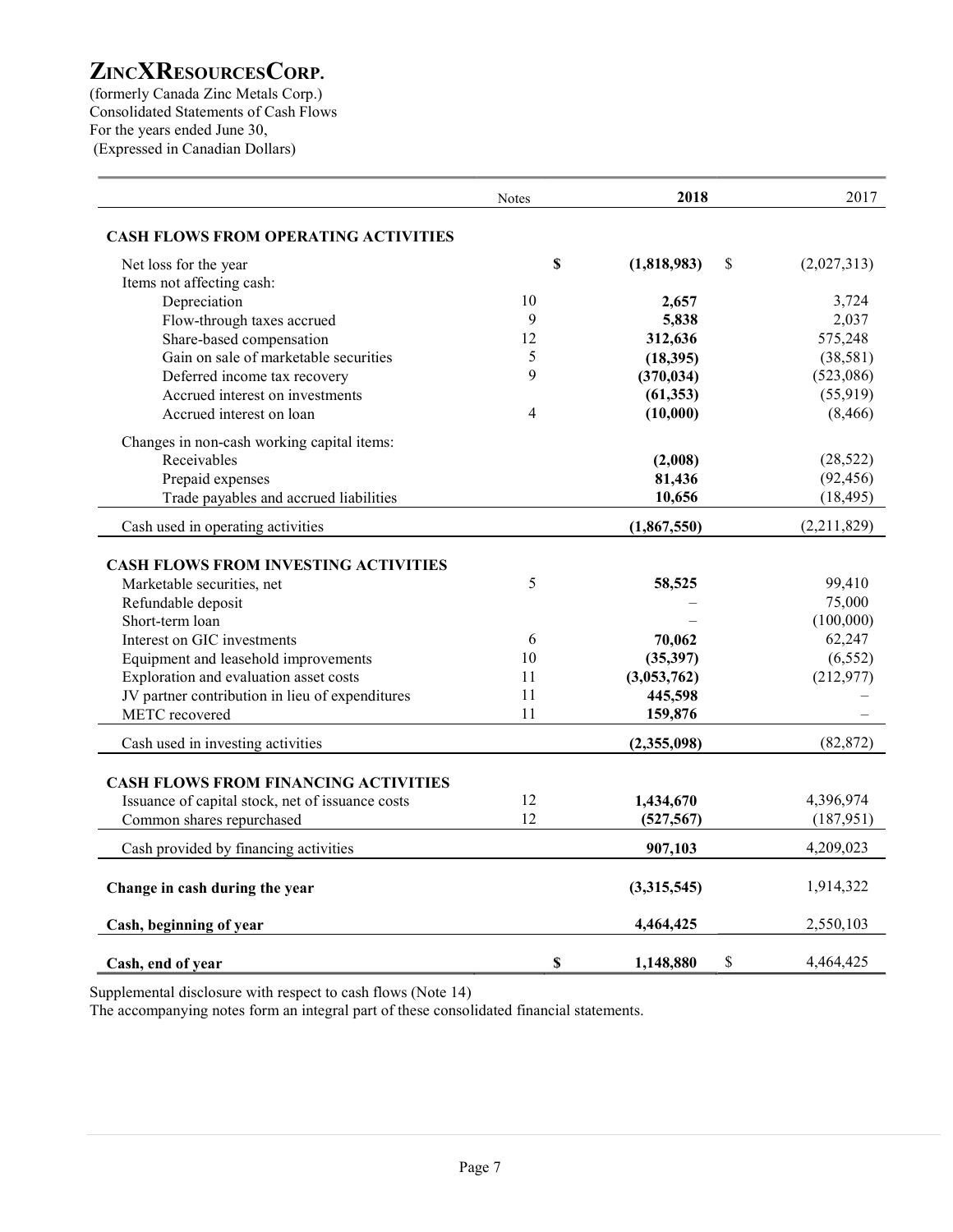(formerly Canada Zinc Metals Corp.) Notes to Consolidated Financial Statements For the years ended June 30, 2018 and 2017 (Expressed in Canadian Dollars, unless otherwise stated)

# 1. NATURE AND CONTINUANCE OF OPERATIONS

ZincX Resources Corp. (the "Company") is incorporated under the laws of the Province of British Columbia. The Company operates in one business segment, that being the exploration and evaluation of resource properties in Canada, and has not yet determined whether these properties contain ore reserves that are economically recoverable. The recoverability of the amounts shown for exploration and evaluation assets is dependent upon the existence of economically recoverable reserves, the ability of the Company to obtain necessary financing to complete their development, and upon future profitable production.

Effective May 7, 2018, the Company changed its name from Canada Zinc Metals Corp. to ZincX Resources Corp. and commenced trading its shares on the TSX Venture Exchange ("TSX-V") under the new name and symbol ZNX.

The Company's head office and principal address is Suite 2050-1055 West Georgia Street, PO Box 11121, Royal Centre, Vancouver, BCV6E 3P3. The registered and records office is Suite 400, 725 Granville Street, Vancouver, BC, V7Y 1G5.

These consolidated financial statements have been prepared on a going concern basis, which presumes that the Company will be able to realize its assets and discharge its liabilities in the normal course of business for the foreseeable future. The Company has incurred losses since its inception and the ability of the Company to continue as a going-concern depends upon its ability to raise adequate financing and to commence profitable operations in the future.

While the Company has been successful in obtaining its required financing in the past, mainly through the issuance of equity capital, there is no assurance that such financing will be available or be available on favorable terms. An inability to raise additional financing may impact the future assessment of the Company as a going concern. The consolidated financial statements do not include adjustments to amounts and classifications of assets and liabilities that might be necessary should the Company be unable to continue operations.

At June 30, 2018, the Company has a positive working capital position of \$4,789,053 (2017 - \$7,951,129). Management believes the Company has sufficient working capital to maintain its operations and its exploration activities for the next fiscal year.

### 2. SIGNIFICANT ACCOUNTING POLICIES AND BASIS OF PREPARATION

These financial statements were authorized for issue on October 23, 2018 by the directors of the Company.

#### Statement of compliance

These consolidated financial statements, including comparatives, have been prepared in accordance with International Financial Reporting Standards ("IFRS") as issued by the International Accounting Standards Board ("IASB") and Interpretations issued by the International Financial Reporting Interpretations Committee ("IFRIC").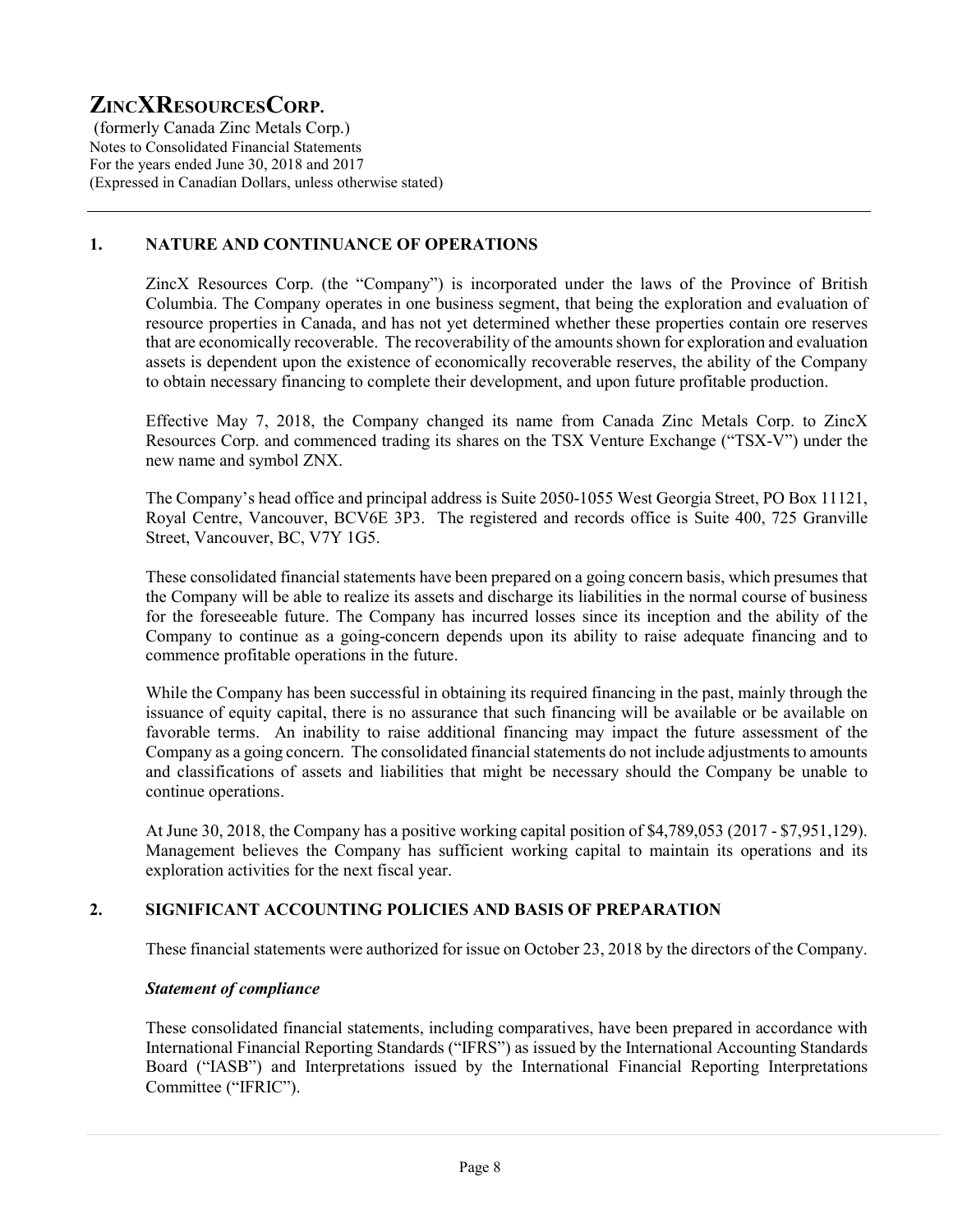(formerly Canada Zinc Metals Corp.) Notes to Consolidated Financial Statements For the years ended June 30, 2018 and 2017 (Expressed in Canadian Dollars, unless otherwise stated)

# 2. SIGNIFICANT ACCOUNTING POLICIES AND BASIS OF PREPARATION (cont'd)

#### Basis of presentation

The consolidated financial statements of the Company have been prepared on an accrual basis except for certain cash flow information, and are based on historical costs, except for certain financial instruments classified as financial instruments at fair value through profit and loss or available-for-sale which are stated at their fair value. The consolidated financial statements are presented in Canadian dollars unless otherwise noted, which is also the functional currency of the Company and its subsidiary.

#### Principles of consolidation

These consolidated financial statements include amounts of the Company and its wholly owned subsidiary Ecstall Mining Corp. ("Ecstall"), a company incorporated under the laws of the Province of British Columbia and engaged in the exploration and evaluation of resource properties.

Subsidiaries are corporations in which the Company is able to control the financial operating, investing and financing activities and policies, which is the authority usually connected with holding majority voting rights. The consolidated financial statements include the accounts of the Company and its controlled entity from the date on which control was acquired. Ecstall uses the same reporting period and the same accounting policies as the Company.

All inter-entity balances and transactions, including unrealized profits and losses arising from intercompany transactions, have been eliminated in full on consolidation.

#### Significant accounting judgements, estimates and assumptions

The preparation of financial statements in conformity with IFRS requires management to make judgments, estimates and assumptions that affect the reported amount of assets and liabilities and the disclosure of contingent liabilities at the date of the financial statements and the reported amount of expenses during the reporting period.

Estimates and assumptions are continuously evaluated and are based on management's experience and other factors, including expectations of future events that are believed to be reasonable under the circumstances. However, actual outcomes can differ from these estimates.

### Critical judgments

The preparation of consolidated financial statements requires management to make judgments regarding the going concern of the Company as discussed in Note 1.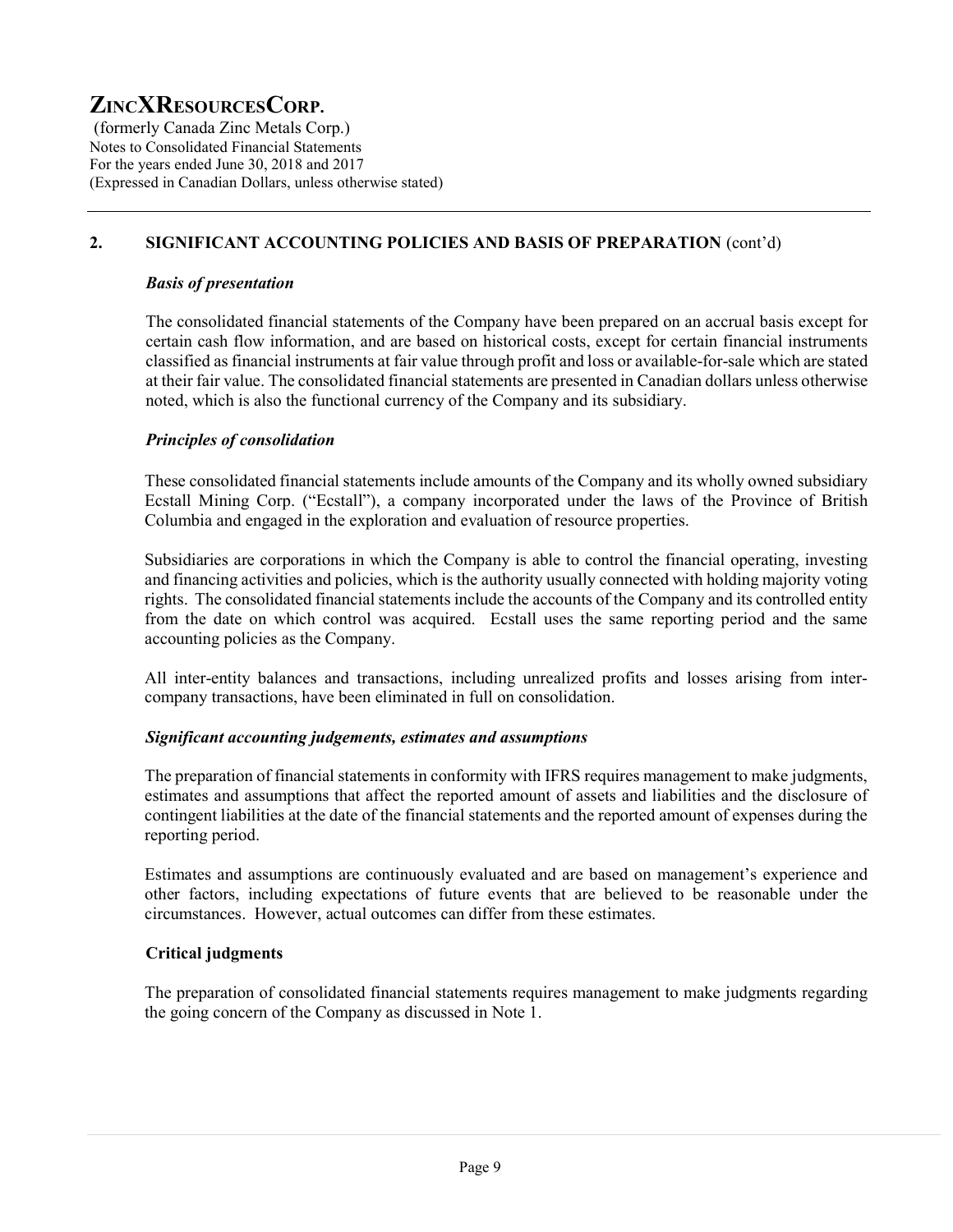(formerly Canada Zinc Metals Corp.) Notes to Consolidated Financial Statements For the years ended June 30, 2018 and 2017 (Expressed in Canadian Dollars, unless otherwise stated)

# 2. SIGNIFICANT ACCOUNTING POLICIES AND BASIS OF PREPARATION (cont'd)

#### Significant accounting judgements, estimates and assumptions (cont'd)

#### Key Sources of Estimation Uncertainty

Significant estimates made by management affecting these consolidated financial statements include:

#### Share-based compensation

Share-based compensation expense is measured by reference to the fair value of the stock options at the date at which they are granted. Estimating fair value for granted stock options requires determining the most appropriate valuation model which is dependent on the terms and conditions of the grant. This estimate also requires determining the most appropriate inputs to the valuation model including the expected life of the option, volatility, dividend yield, and rate of forfeitures and making assumption about them. The value of the share-based compensation expense for the year along with the assumptions and model used for estimating fair value for share-based compensation transactions are disclosed in Note 12.

#### Financial instruments

The fair values of financial instruments are estimated based upon market and third party inputs. These estimates are subject to change with fluctuations in commodity prices, interest rates, foreign currency exchange rates and estimates of non-performance risk.

#### Deferred tax assets &liabilities

The measurement of deferred income tax provision is subject to uncertainty associated with the timing of future events and changes in legislation, tax rates and interpretations by tax authorities. The estimation of taxes includes evaluating the recoverability of deferred tax assets based on an assessment of the Company's ability to utilize the underlying future tax deductions against future taxable income prior to expiry of those deductions. Management assesses whether it is probable that some or all of the deferred income tax assets will not be realized. The ultimate realization of deferred tax assets is dependent upon the generation of future taxable income, which in turn is dependent upon the successful operations of the Company. To the extent that management's assessment of the Company's ability to utilize future tax deductions changes, the Company would be required to recognize more or fewer deferred tax assets, and deferred tax provisions or recoveries could be affected.

### Useful life of equipment and leasehold improvements

Each significant component of an item of equipment and leasehold improvements is depreciated over its estimated useful life. Estimated useful lives are determined based on current facts and past experience, and take into consideration the anticipated physical life of the asset, existing long-term sales agreements and contracts, current and forecasted demand, the potential for technological obsolescence, and regulations.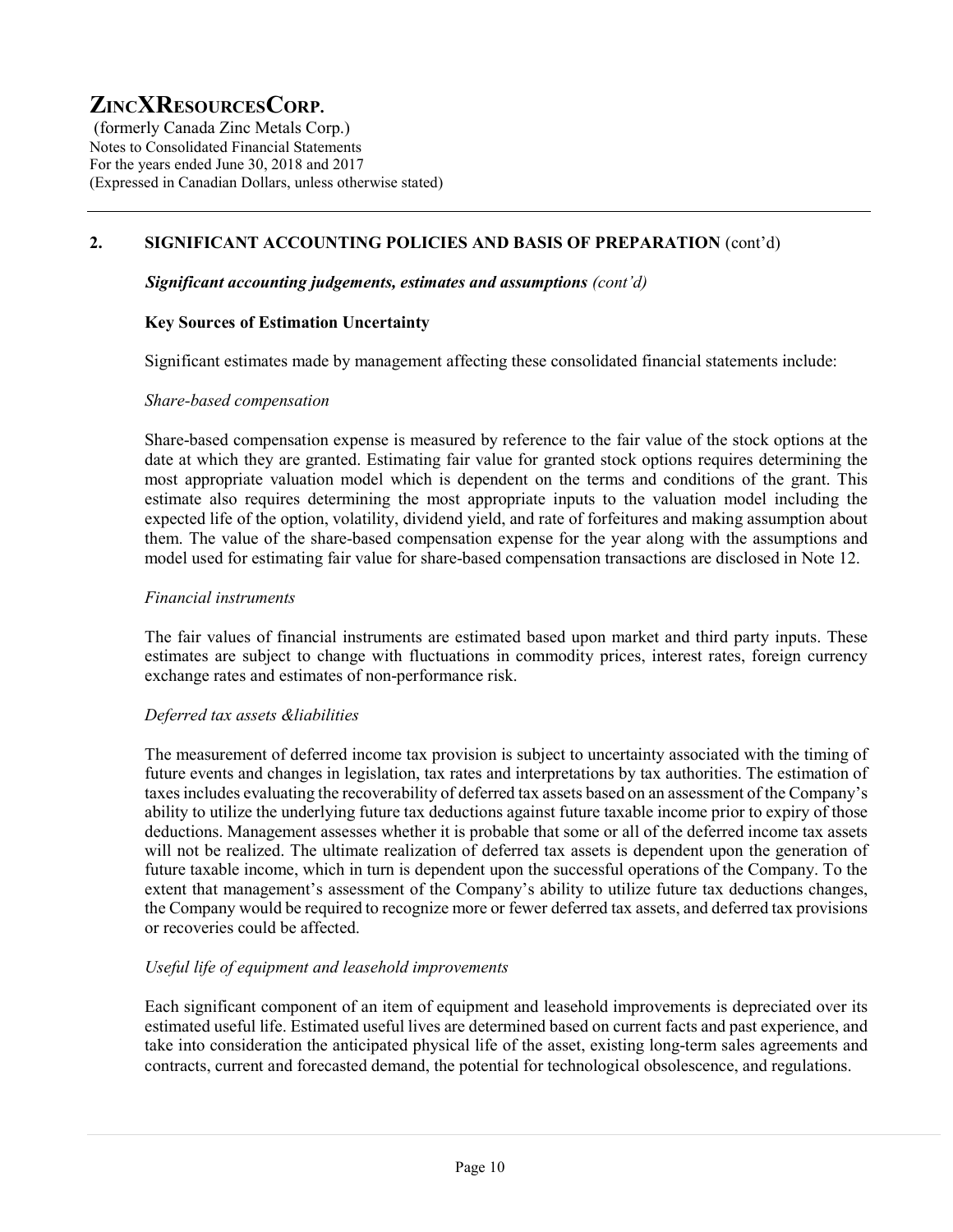(formerly Canada Zinc Metals Corp.) Notes to Consolidated Financial Statements For the years ended June 30, 2018 and 2017 (Expressed in Canadian Dollars, unless otherwise stated)

# 2. SIGNIFICANT ACCOUNTING POLICIES AND BASIS OF PREPARATION (cont'd)

Carrying value and recoverability of exploration and evaluation assets

The carrying amount of the Company's exploration and evaluation assets does not necessarily represent present or future values, and the Company's exploration and evaluation assets have been accounted for under the assumption that the carrying amount will be recoverable. Recoverability is dependent on various factors, including the discovery of economically recoverable reserves, the ability of the Company to obtain the necessary financing to complete the development and upon future profitable production or proceeds from the disposition of the mineral properties themselves. Additionally, there are numerous geological, economic, environmental and regulatory factors and uncertainties that could impact management's assessment as to the overall viability of its properties or to the ability to generate future cash flows necessary to cover or exceed the carrying value of the Company's exploration and evaluation assets.

#### Financial instruments

All financial instruments are initially recognized at fair value on the statement of financial position. The Company has classified each financial instrument into one of the following categories: (1) financial assets or liabilities at fair value through profit or loss ("FVTPL"), (2) loans and receivables, (3) available-forsale financial assets, (4) held-to-maturity financial assets, and (5) other financial liabilities. Subsequent measurement of financial instruments is based on their classification.

Financial assets and liabilities at FVTPL are subsequently measured at fair value with changes in those fair values recognized in net earnings. "Available-for-sale" financial assets are subsequently measured at fair value with changes in fair value recognized in other comprehensive income (loss), net of tax. "Held-tomaturity" financial assets, "loans and receivables", and "other financial liabilities" are subsequently measured at amortized cost using the effective interest method.

Fair value hierarchy

The Company uses the following hierarchy for determining and disclosing the fair value of the financial instruments by valuation technique:

- i) Level 1 Applies to assets or liabilities for which there are quoted prices in active markets for identical assets or liabilities.
- ii) Level 2 Applies to assets or liabilities for which there are inputs other than quoted prices included in Level 1 that are observable for the asset or liability, either directly such as quoted prices for similar assets or liabilities in active markets or indirectly such as quoted prices for identical assets or liabilities in markets with insufficient volume or infrequent transactions.
- iii) Level 3 Applies to assets or liabilities for which there are unobservable market data.

Cash, investments and marketable securities have been measured at fair value using Level 1 inputs.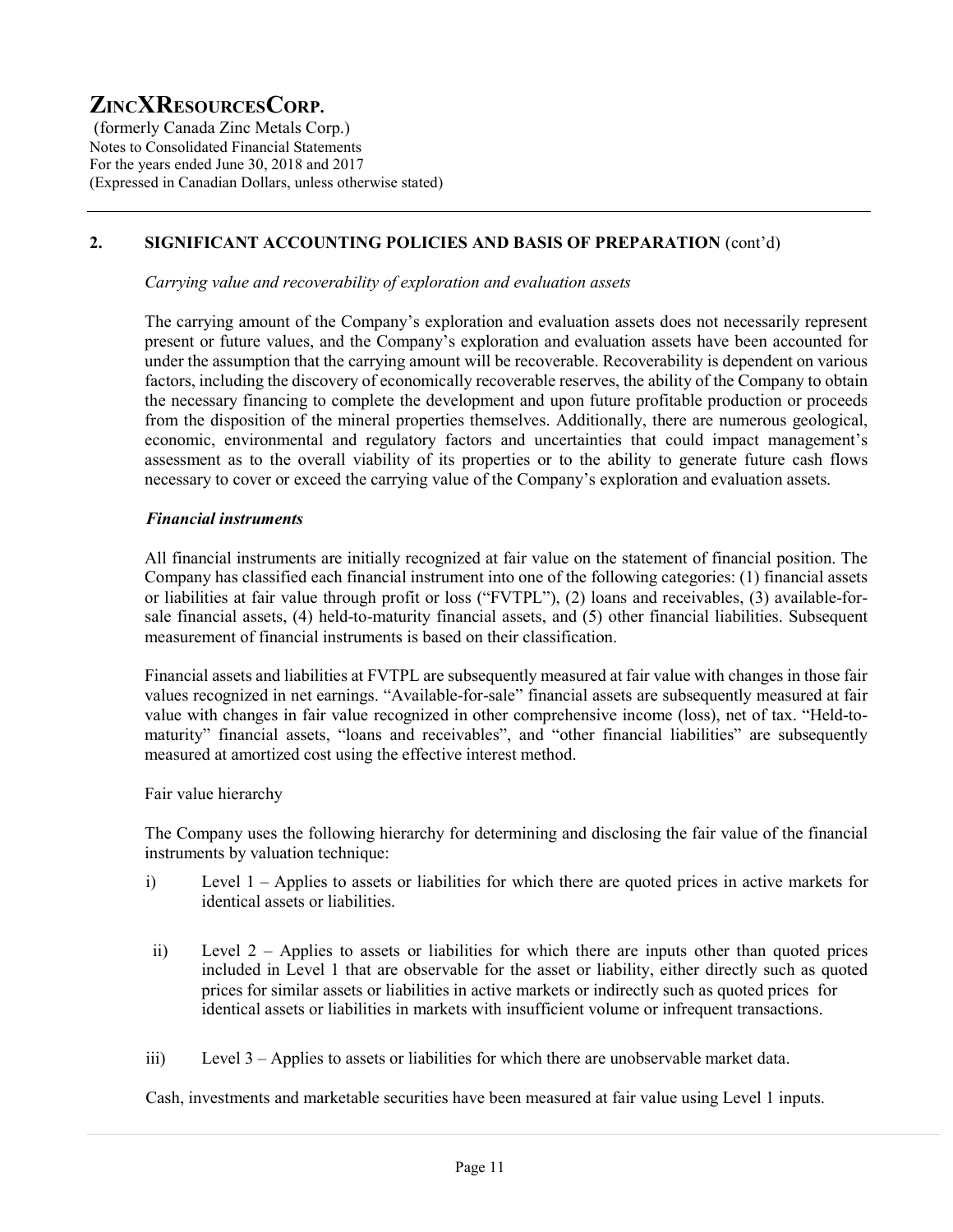(formerly Canada Zinc Metals Corp.) Notes to Consolidated Financial Statements For the years ended June 30, 2018 and 2017 (Expressed in Canadian Dollars, unless otherwise stated)

## 2. SIGNIFICANT ACCOUNTING POLICIES AND BASIS OF PREPARATION (cont'd)

#### Financial instruments (cont'd)

The Company has classified its cash and investments as at FVTPL. Marketable securities are classified as available-for-sale. Receivables (excluding GST receivable) and loan receivable are classified as loans and receivables and trade payables and accrued liabilities are classified as other financial liabilities, all of which are measured at amortized cost.

The Company's financial instruments at June 30, 2018 were as follows:

|                              |    | Loans &<br>receivables   |               | Available for<br>sale |    | Fair Value<br>through Profit<br>or Loss |    | Other<br>financial<br>liabilities |
|------------------------------|----|--------------------------|---------------|-----------------------|----|-----------------------------------------|----|-----------------------------------|
| <b>Financial assets</b>      |    |                          |               |                       |    |                                         |    |                                   |
| Cash                         | \$ | $\overline{\phantom{0}}$ | $\mathcal{S}$ |                       | \$ | 1,148,880                               | \$ |                                   |
| Receivables                  |    | 421                      |               |                       |    |                                         |    |                                   |
| Loan receivable              |    | 118,466                  |               |                       |    |                                         |    |                                   |
| Marketable securities        |    |                          |               | 57,150                |    |                                         |    |                                   |
| Investments                  |    |                          |               |                       |    | 4,004,314                               |    |                                   |
| <b>Financial liabilities</b> |    |                          |               |                       |    |                                         |    |                                   |
| Trade payables and accrued   |    |                          |               |                       |    |                                         |    | 417,915                           |
| liabilities                  |    |                          |               |                       |    |                                         |    |                                   |
|                              | S  | 118,887                  | S             | 57,150                | S  | 5,153,194                               | S  | 417,915                           |

Unless otherwise disclosed their carrying values approximate their fair values due to the short term nature of these instruments.

#### Equipment and leasehold improvements

Equipment and leasehold improvements are recorded at cost less accumulated depreciation and impairment charges. Such cost consists of the purchase price, any costs directly attributable to bringing the equipment to the location and condition necessary for its intended use. Depreciation of equipment and leasehold improvements is calculated over the estimated useful lives as follows:

| Camp equipment and fixtures    | 25%    | declining balance method     |
|--------------------------------|--------|------------------------------|
|                                |        |                              |
| Camp structures and upgrades   |        | 25% declining balance method |
| Computers                      |        | 55% declining balance method |
| Computer software              |        | 100% straight-line method    |
| Office equipment and furniture |        | 20% declining balance method |
| Office leasehold improvements  |        | 5 years straight-line method |
| License                        |        | 55% declining balance method |
| Vehicle                        | $30\%$ | declining balance method     |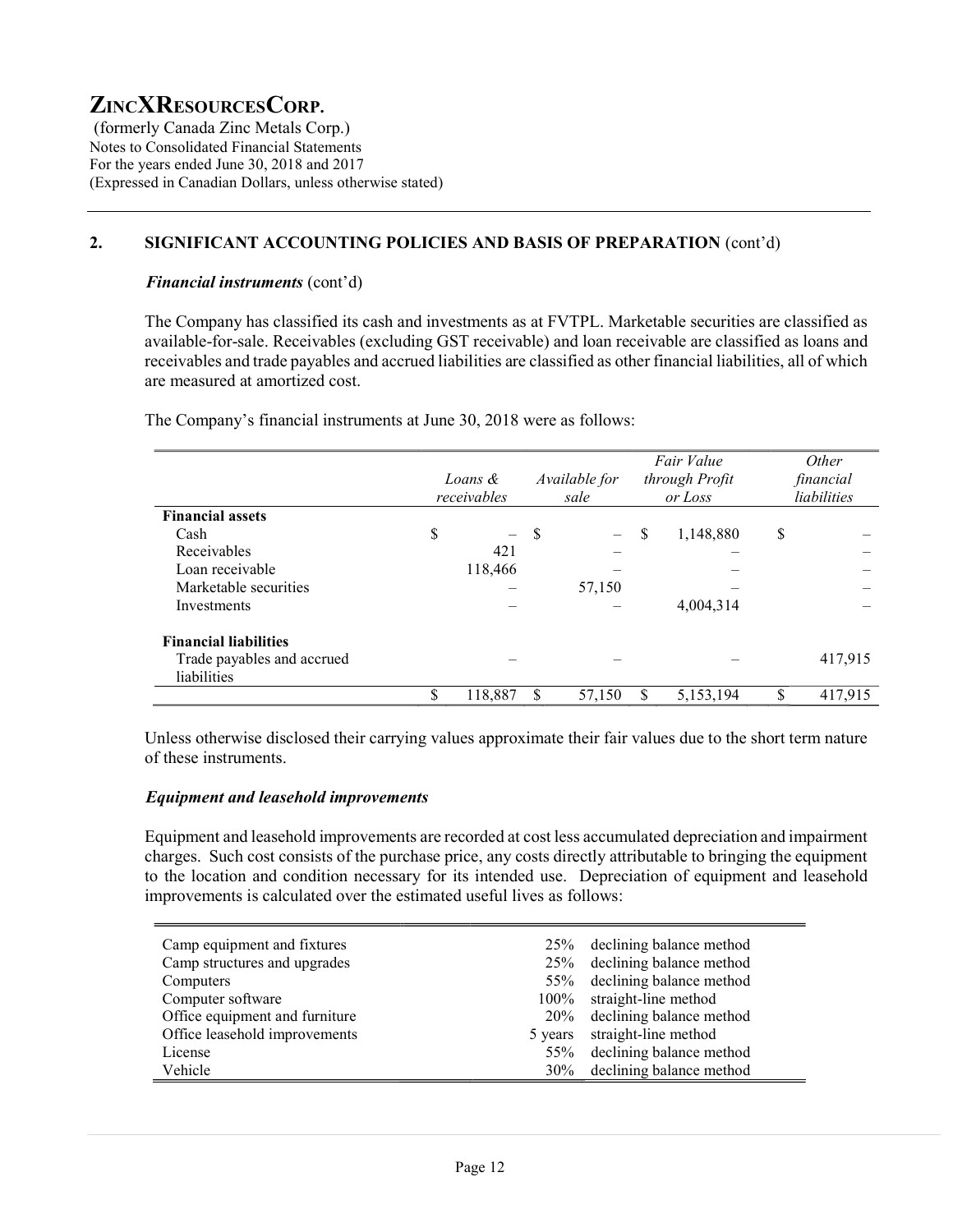(formerly Canada Zinc Metals Corp.) Notes to Consolidated Financial Statements For the years ended June 30, 2018 and 2017 (Expressed in Canadian Dollars, unless otherwise stated)

# 2. SIGNIFICANT ACCOUNTING POLICIES AND BASIS OF PREPARATION (cont'd)

#### Equipment and leasehold improvements (cont'd)

In the year of acquisition, only one-half of the depreciation is recorded.

The depreciation of licenses, vehicles, camp equipment and fixtures and camp upgrades is capitalized to exploration and evaluation assets.

Where an item of equipment and leasehold improvements comprises significant components with different useful lives, the components are accounted for as separate items of equipment and leasehold improvements. The cost of replacing part of an item within equipment and leasehold improvements is recognized when the cost is incurred if it is probable that the future economic benefits will flow to the group and the cost of the item can be measured reliably. The carrying amount of the part that has been replaced is expensed. All other costs are recognized as an expense as incurred.

#### Exploration and evaluation assets

Exploration and evaluation expenditures are capitalized once the legal right to explore a property has been acquired. Exploration and evaluation assets are recorded at cost less accumulated impairment losses. Direct costs related to the acquisition, exploration and evaluation of exploration and evaluation assets are capitalized until the commercial viability of the asset is established, at which time the capitalized costs are reclassified to mineral properties under development. To the extent that the expenditures are spent to establish ore reserves within the rights to explore, the Company will consider those costs as intangible assets in nature. The depreciation of a capital asset in connection with exploring or evaluating a property of this nature will be included in the cost of the intangible asset.

When a project is deemed to no longer have commercially viable prospects to the Company, exploration and evaluation expenditures in respect of the project are deemed to be impaired. As a result, those exploration and evaluation costs, in excess of estimated recoveries, are written off to the statement of operations and comprehensive loss.

Management reviews the facts and circumstances suggesting if the carrying amount of the exploration and evaluation assets exceeds their recoverable amount on a regular basis.

Exploration costs renounced to shareholders due to flow-through share subscription agreements remain capitalized; however, for income tax purposes the Company has no right to claim these costs as tax deductible expenses.

### METC recoverable

Mining exploration tax credits ("METC") from the Government of British Columbia for certain exploration expenditures incurred in British Columbia are treated as a reduction of the exploration costs of the respective resource property. The Company records METC recoverable when the Company has filed for a refund with the Government of British Columbia.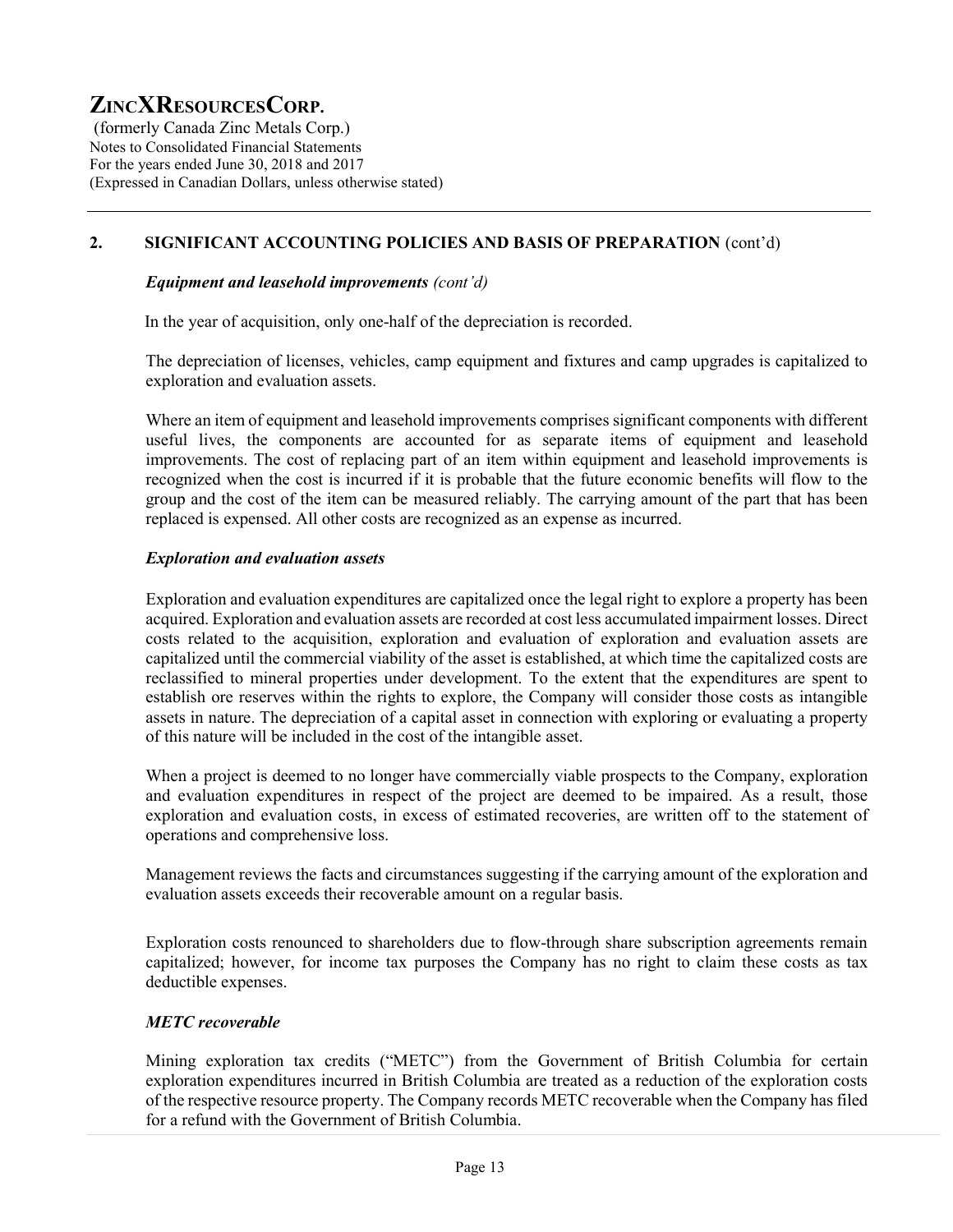(formerly Canada Zinc Metals Corp.) Notes to Consolidated Financial Statements For the years ended June 30, 2018 and 2017 (Expressed in Canadian Dollars, unless otherwise stated)

# 2. SIGNIFICANT ACCOUNTING POLICIES AND BASIS OF PREPARATION (cont'd)

#### Impairment

An impairment loss is recognized when the carrying amount of an asset, or its cash generating unit ("CGU"), exceeds its recoverable amount. A CGU is the smallest identifiable group of assets that generates cash inflows that are largely independent of the cash inflows from other assets or groups of assets. Impairment losses are recognized in profit and loss for the period. Impairment losses recognized in respect of CGUs are allocated first to reduce the carrying amount of any goodwill allocated to CGUs and then to reduce the carrying amount of the other assets in the unit on a pro-rata basis.

The recoverable amount of assets is the greater of an asset's fair value less cost to sell and value in use. In assessing value in use, the estimated future cash flows are discounted to their present value using a pre-tax discount rate that reflects the current market assessments of the time value of money and the risks specific to the asset. For an asset that does not generate cash inflows largely independent of those from other assets, the recoverable amount is determined for the cash-generating unit to which the asset belongs.

 An impairment loss is only reversed if there is an indication that the impairment loss may no longer exist and there has been a change in the estimates used to determine the recoverable amount, however, not to an amount higher than the carrying amount that would have been determined had no impairment loss been recognized in previous years.

Assets that have an indefinite useful life are not subject to amortization and are tested annually for impairment.

### Flow-through shares

Canadian tax legislation permits a company to issue securities referred to as flow-through shares whereby the deduction for tax purposes relating to qualified resource expenditures is claimed by the investors rather than the Company. The Company accounts for flow-through shares whereby the premium, if any, paid for the flow-through share in excess of the market value of the shares without a flow-through feature at the time of issue is initially recorded to flow-through premium liability and then included in profit or loss, as a deferred income tax recovery, at the same time the qualifying expenditures are made.

### **Provisions**

Provisions are recorded when a present legal or constructive obligation exists as a result of past events where it is probable that an outflow of resources embodying economic benefits will be required to settle the obligation, and a reliable estimate of the amount of the obligation can be made.

The amount recognized as a provision is the best estimate of the consideration required to settle the present obligation at the reporting date, taking into account the risks and uncertainties surrounding the obligation and discount rates. Where a provision is measured using the cash flows estimated to settle the present obligation, its carrying amount is the present value of those cash flows discounted for the market discount rate.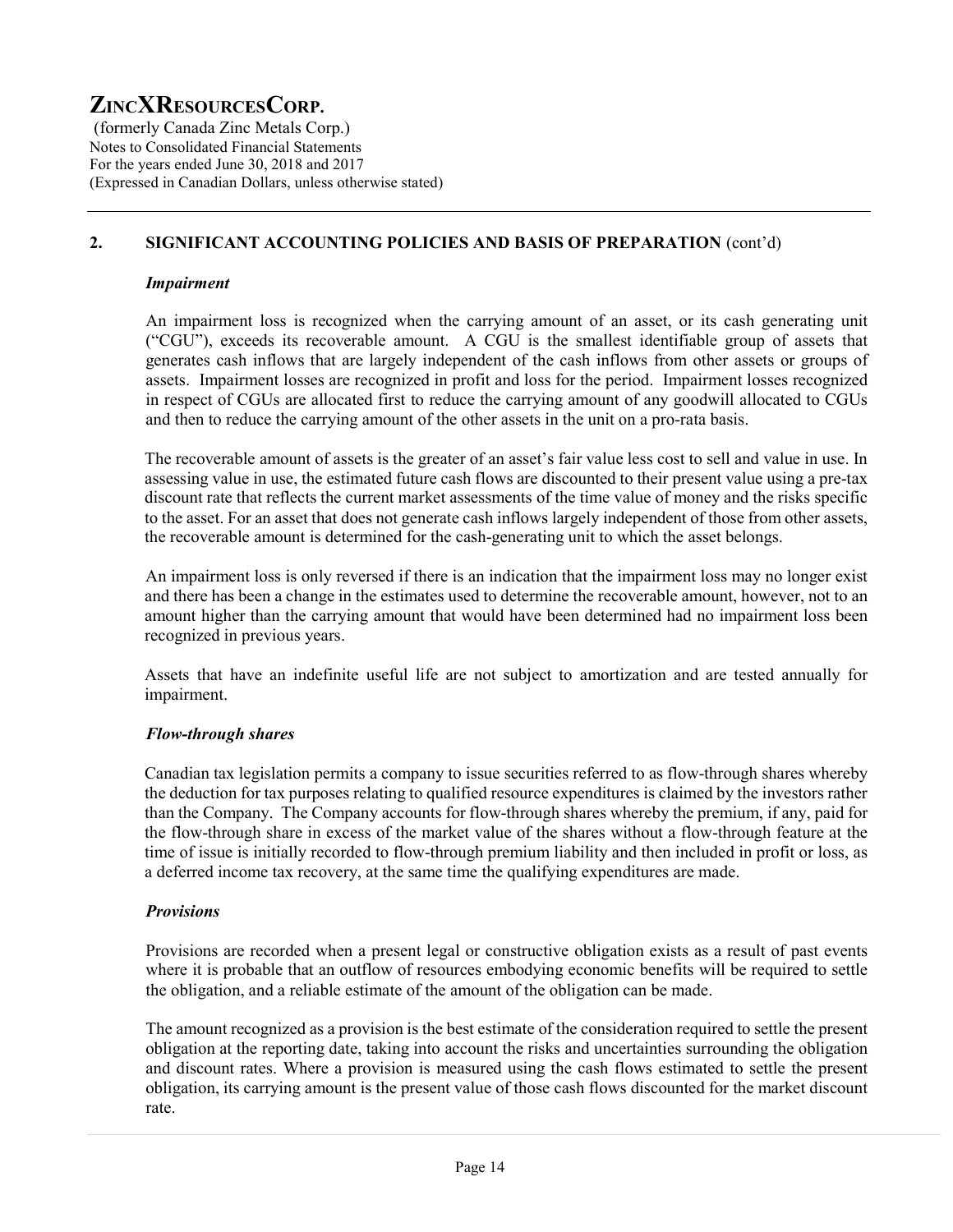(formerly Canada Zinc Metals Corp.) Notes to Consolidated Financial Statements For the years ended June 30, 2018 and 2017 (Expressed in Canadian Dollars, unless otherwise stated)

# 2. SIGNIFICANT ACCOUNTING POLICIES AND BASIS OF PREPARATION (cont'd)

#### Provisions (cont'd)

Over time the discounted liability is increased for the changes in the present value based on the current market discount rates and liability risks. When some or all of the economic benefits required to settle a provision are expected to be recovered from a third party, the receivable is recognized as an asset if it is virtually certain that reimbursement will be received and the amount receivable can be measured reliably.

Changes in closure and reclamation estimates are accounted for as a change in the corresponding capitalized cost. The Company has no significant provisions for the periods presented.

### Capital stock

Common shares are classified as equity. Incremental costs directly attributable to the issue of common shares and stock options are recognized as a deduction from equity. Common shares issued for consideration other than cash, are valued based on their market value at the date the shares are issued.

The Company has adopted a residual value method with respect to the measurement of shares and warrants issued as private placement units. The residual value method first allocates value to the more easily measurable component based on fair value and then the residual value, if any, to the less easily measurable component.

The Company considers the fair value of common shares issued in the private placements to be the more easily measurable component and the common shares are valued at their fair value, as determined by the closing market price on the announcement date. The balance, if any, is allocated to the attached warrants. Any fair value attributed to the warrants is recorded as reserves.

### Share-based compensation

The Company operates an employee share option plan. The fair value of share-based compensation to employees is measured at grant date using the Black-Scholes option pricing model, and is recognized over the vesting period using the graded vesting method. The fair value of share-based compensation to nonemployees is measured at the date the goods or services are received, at either the fair value of the goods or services received or the fair value of the equity instruments issued using the Black-Scholes option pricing model, if the fair value of the goods or services received cannot be readily measured.

For both employees and non-employees, the fair value is recognized as an expense with a corresponding increase in reserves. The amount recognized as expense is adjusted to reflect the number of share options expected to vest. For share options granted with vesting terms conditional upon the achievement of a performance condition, and the performance condition is not a market condition, the Company revises its estimates of the length of the vesting period, if necessary, when information arises that indicates that the length of the vesting period differs from previous estimates. When this occurs, the change in estimate is accounted for prospectively.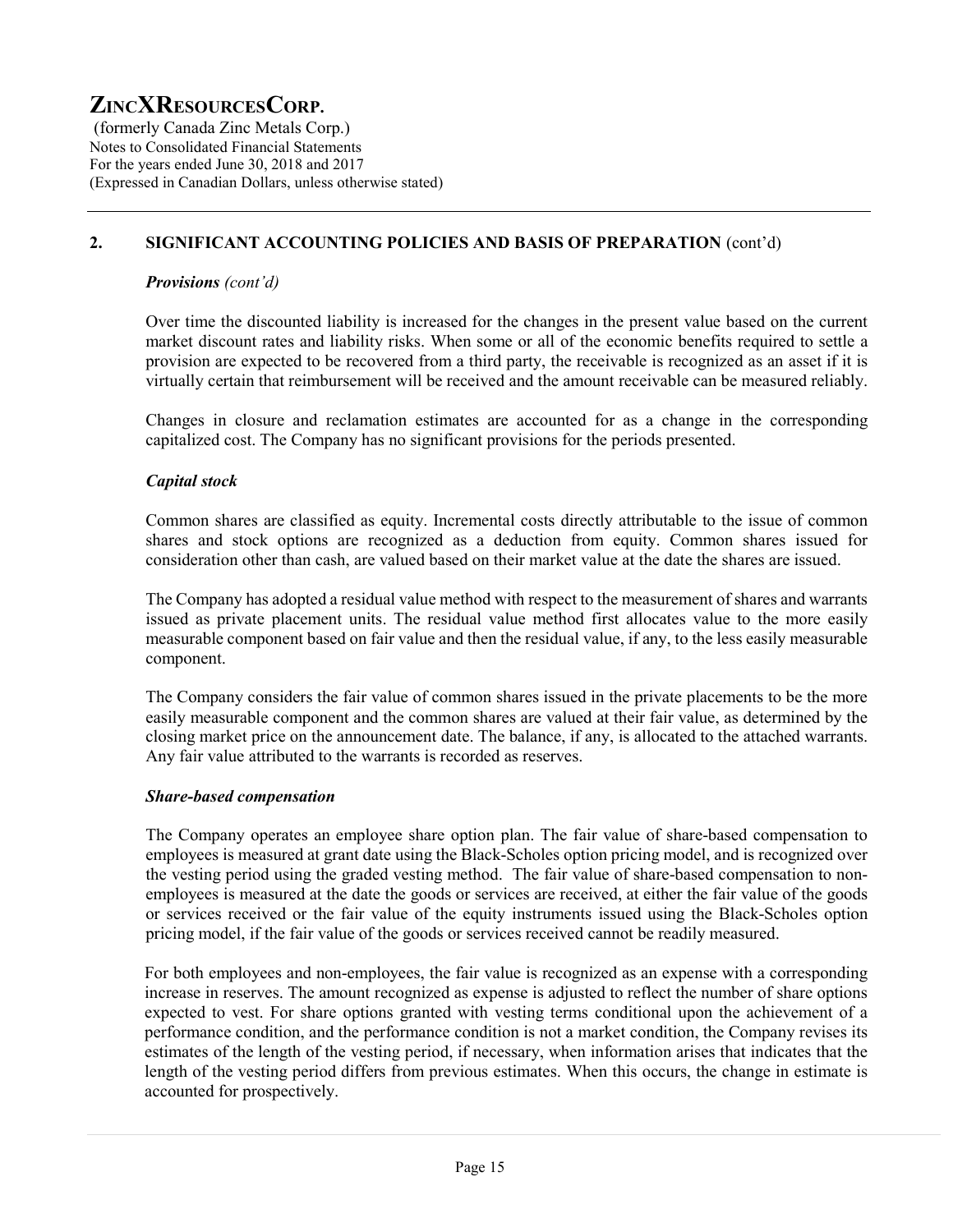(formerly Canada Zinc Metals Corp.) Notes to Consolidated Financial Statements For the years ended June 30, 2018 and 2017 (Expressed in Canadian Dollars, unless otherwise stated)

# 2. SIGNIFICANT ACCOUNTING POLICIES AND BASIS OF PREPARATION (cont'd)

#### Income taxes

Income tax expense comprises current and deferred tax. Income tax is recognized in the statement of operations and comprehensive loss except to the extent that it relates to items recognized directly in equity. Current tax expense is the expected tax payable on taxable income for the year, using tax rates enacted or substantively enacted at period end, adjusted for amendments to tax payable with regards to previous years.

Deferred tax is recorded using the liability method, providing for temporary differences, between the carrying amounts of assets and liabilities for financial reporting purposes and the amounts used for taxation purposes.

Temporary differences are not provided for relating to goodwill not deductible for tax purposes, the initial recognition of assets or liabilities that affect neither accounting nor taxable loss, nor differences relating to investments in subsidiaries to the extent that they will probably not reverse in the foreseeable future. The amount of deferred tax provided is based on the expected manner of realization or settlement of the carrying amount of assets and liabilities, using tax rates enacted or substantively enacted at the reporting date.

A deferred tax asset is recognized only to the extent that it is probable that future taxable profits will be available against which the asset can be utilized.

### Loss per share

Loss per share is computed by dividing net loss available to common shareholders by the weighted average number of shares outstanding during the reporting period.

Diluted loss per share is computed similar to basic loss per share except that the weighted average shares outstanding are increased to include additional shares for the assumed exercise of share options and warrants, if dilutive. The number of additional shares is calculated by assuming that outstanding share options and warrants were exercised and that the proceeds from such exercises were used to acquire common stock at the average market price during the reporting periods.

### Comprehensive loss

Comprehensive loss consists of net loss and other comprehensive loss and represents the change in equity which results from transactions and events from sources other than the Company's shareholders. For the periods presented, comprehensive loss includes holding gains and losses from financial instruments classified as available-for-sale.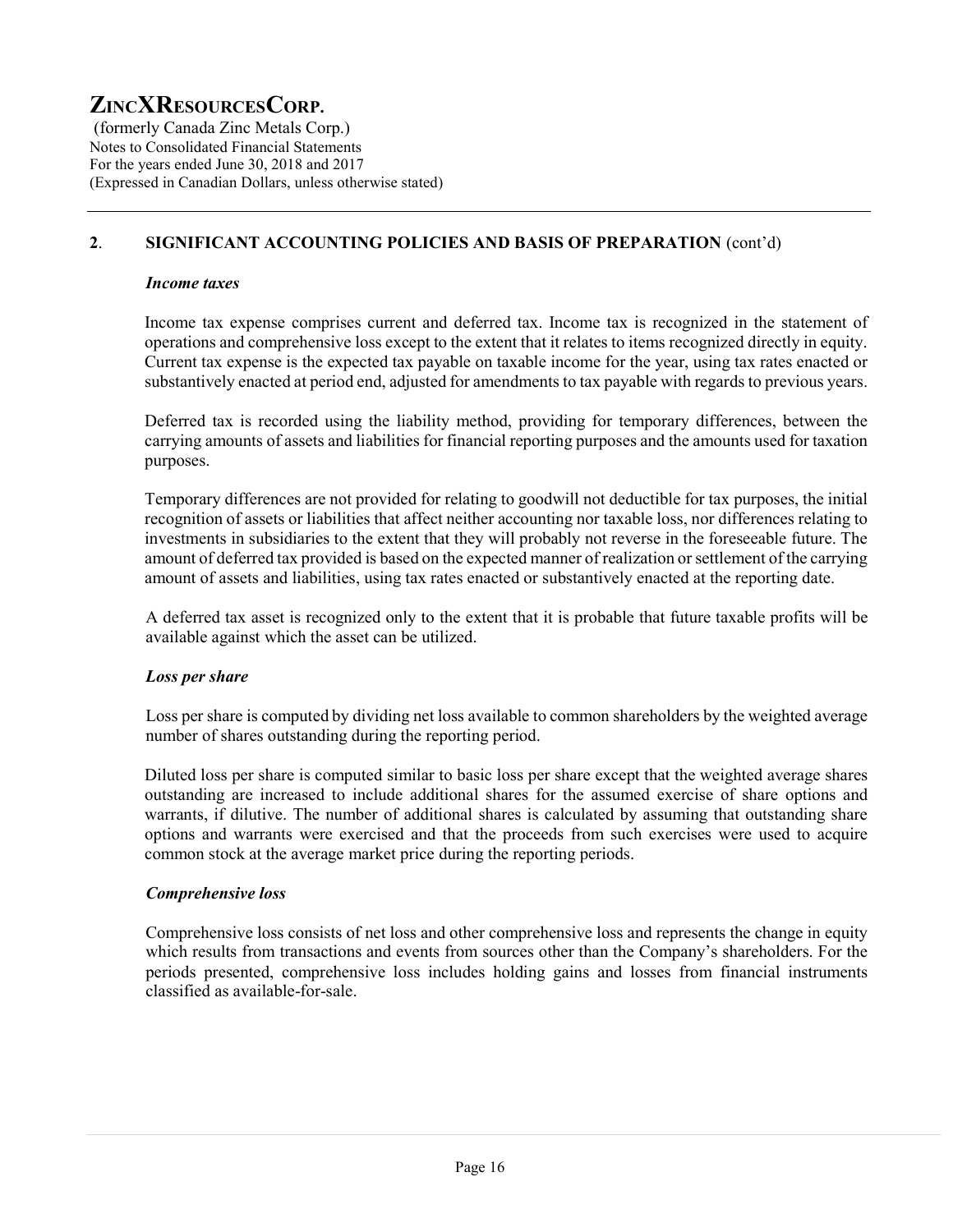(formerly Canada Zinc Metals Corp.) Notes to Consolidated Financial Statements For the years ended June 30, 2018 and 2017 (Expressed in Canadian Dollars, unless otherwise stated)

# 2. SIGNIFICANT ACCOUNTING POLICIES AND BASIS OF PREPARATION (cont'd)

#### Joint arrangements

The Company holds interest in a joint arrangement with Teck Resources Ltd. ("Teck") and its partner Korea Zinc Co., Ltd. ("Korea Zinc") (Note 11), which is to be involved in mineral exploration of the Pie, Yuen and Cirque East properties. No separate entity was created upon entering the JV agreement. All decisions regarding exploration of the property will be made by a management committee consisting of two appointees by each of the Company and Teck. Teck will be acting as an operator. The Company classifies this joint arrangement as a joint operation.

A joint operation implies that the parties that have joint control of the arrangement have rights to the assets, and obligations for the liabilities, relating to the arrangement. In relation to its interest in a joint operation the Company recognizes its assets, including its share of any assets held jointly, its liabilities, including its share of any liabilities incurred jointly, its revenue from the sale of its share of the output arising from the joint operation, and expenses, including its share of any expenses incurred jointly.

#### Recent accounting pronouncements

### IFRS 9 - Financial Instruments ("IFRS 9")

As at July 1, 2018, the Company adopted the requirements of IFRS 9, which replaced IAS 39 Financial Instruments: Recognition and Measurement ("IAS 39"). IFRS 9 utilizes a revised model for recognition and measurement of financial instruments and a single, forward-looking "expected loss" impairment model. As most of the requirements in IAS 39 for classification and measurement of financial liabilities were carried forward in IFRS 9, the Company's accounting policy with respect to financial liabilities is unchanged.

As a result of the adoption of IFRS 9, the Company classifies its financial instruments in the following categories: at fair value through profit and loss ("FVTPL"), at fair value through other comprehensive income ("FVTOCI") or at amortized cost. The Company determines the classification of financial assets at initial recognition. The classification of debt instruments is driven by the Company's business model for managing the financial assets and their contractual cash flow characteristics. Equity instruments that are held for trading (including all equity derivative instruments) are classified as FVTPL. For other equity instruments, on the day of acquisition the Company can make an irrevocable election (on an instrumentby-instrument basis) to designate them as at FVTOCI. Financial liabilities are measured at amortized cost, unless they are required to be measured at FVTPL (such as instruments held for trading or derivatives) or the Company has opted to measure them at FVTPL. The Company completed a detailed assessment of its financial assets and liabilities as at July 1, 2018.

The main area of change is the accounting for marketable securities previously classified as available for sale. Upon the adoption of IFRS 9, the Company made an irrevocable election to classify marketable securities as FVTPL.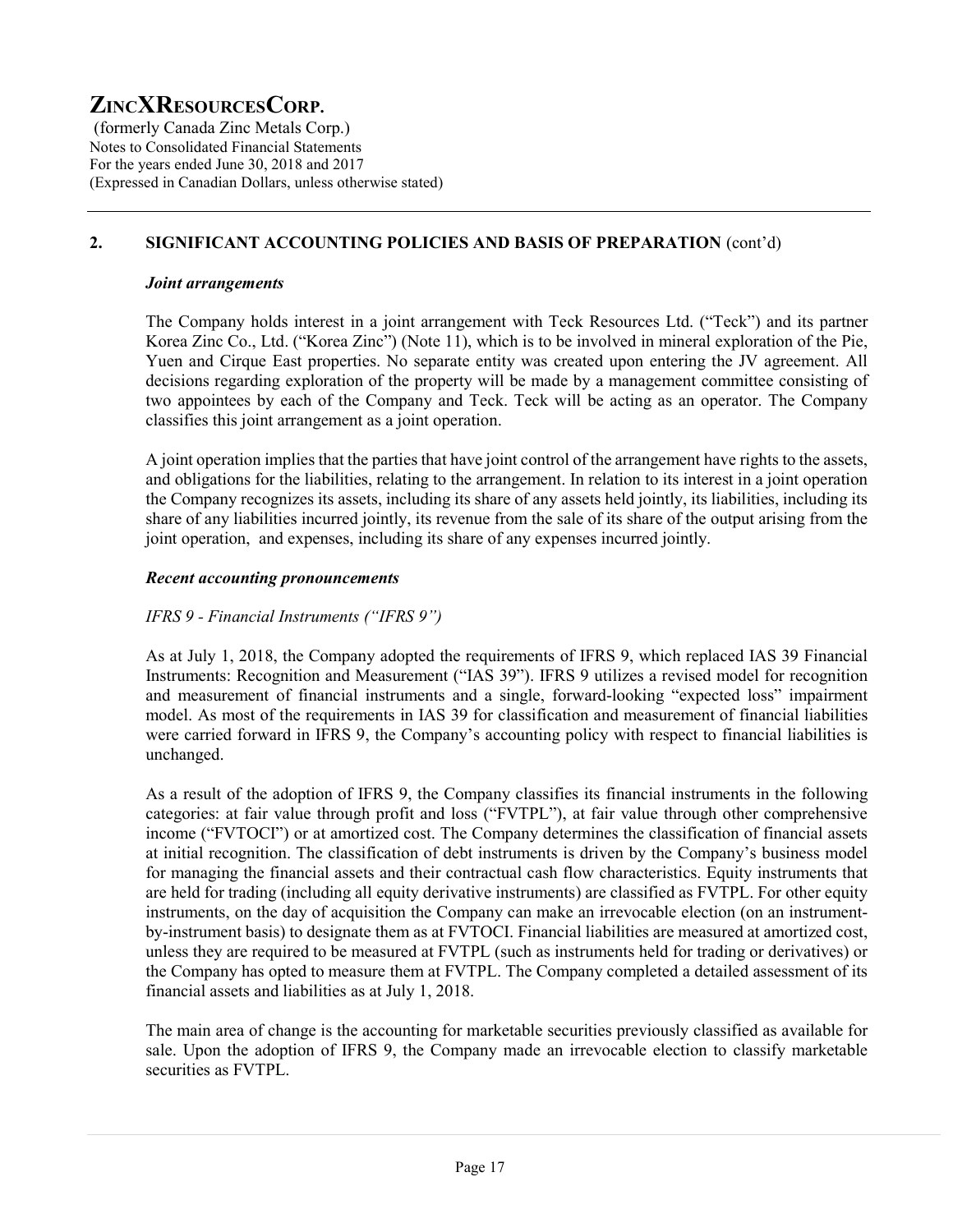(formerly Canada Zinc Metals Corp.) Notes to Consolidated Financial Statements For the years ended June 30, 2018 and 2017 (Expressed in Canadian Dollars, unless otherwise stated)

## 2. SIGNIFICANT ACCOUNTING POLICIES AND BASIS OF PREPARATION (cont'd)

#### Recent accounting pronouncements (cont'd)

The following table shows the original classification under IAS 39 and the new classification under IFRS 9:

|                              | Original classification | New classification |
|------------------------------|-------------------------|--------------------|
|                              | <i>IAS</i> 39           | IFRS 9             |
| <b>Financial assets</b>      |                         |                    |
| Cash                         | <b>FVTPL</b>            | <b>FVTPL</b>       |
| Receivables                  | Amortized cost          | Amortized cost     |
| Loan receivable              | Amortized cost          | Amortized cost     |
| Marketable securities        | Available for sale      | <b>FVTPL</b>       |
| Investment                   | <b>FVTPL</b>            | <b>FVTPL</b>       |
| <b>Financial liabilities</b> |                         |                    |
| Trade payables and accrued   | Amortised cost          | Amortised cost     |
| liabilities                  |                         |                    |

#### IFRS 15 – Revenue from Contracts with Customers ("IFRS 15")

On July 1, 2018, the Company adopted IFRS 15, which supersedes IAS 18 – Revenue ("IAS 18"). IFRS 15 establishes a single five-step model framework for determining the nature, amount, timing and uncertainty of revenue and cash flows arising from a contract with a customer. The standard is effective for annual periods beginning on or after January 1, 2018.

The Company is a junior mining exploration company and it currently does not generate any revenue from contracts with customers. Therefore, the adoption of this standard did not have any significant impact on the Company's consolidated financial statements.

### IFRS 16 – Leases ("IFRS 16")

IFRS 16, Leases, new standard contains a single lessee accounting model, eliminating the distinction between operating and financing leases from the perspective of the lessee. The accounting requirements from the perspective of the lessor remains largely in line with previous IAS 17 requirements, effective for annual reporting periods beginning on or after January 1, 2019.

IFRIC 23 - Uncertainty over Income Tax Treatments ("IFRIC 23")

IFRIC 23 clarifies the accounting for income tax treatments and is applicable for annual periods beginning on or after 1 January 2019.

Other accounting standards or amendments to existing accounting standards that have been issued but have future effective dates are either not applicable or are not expected to have a significant impact on the Company's financial statements.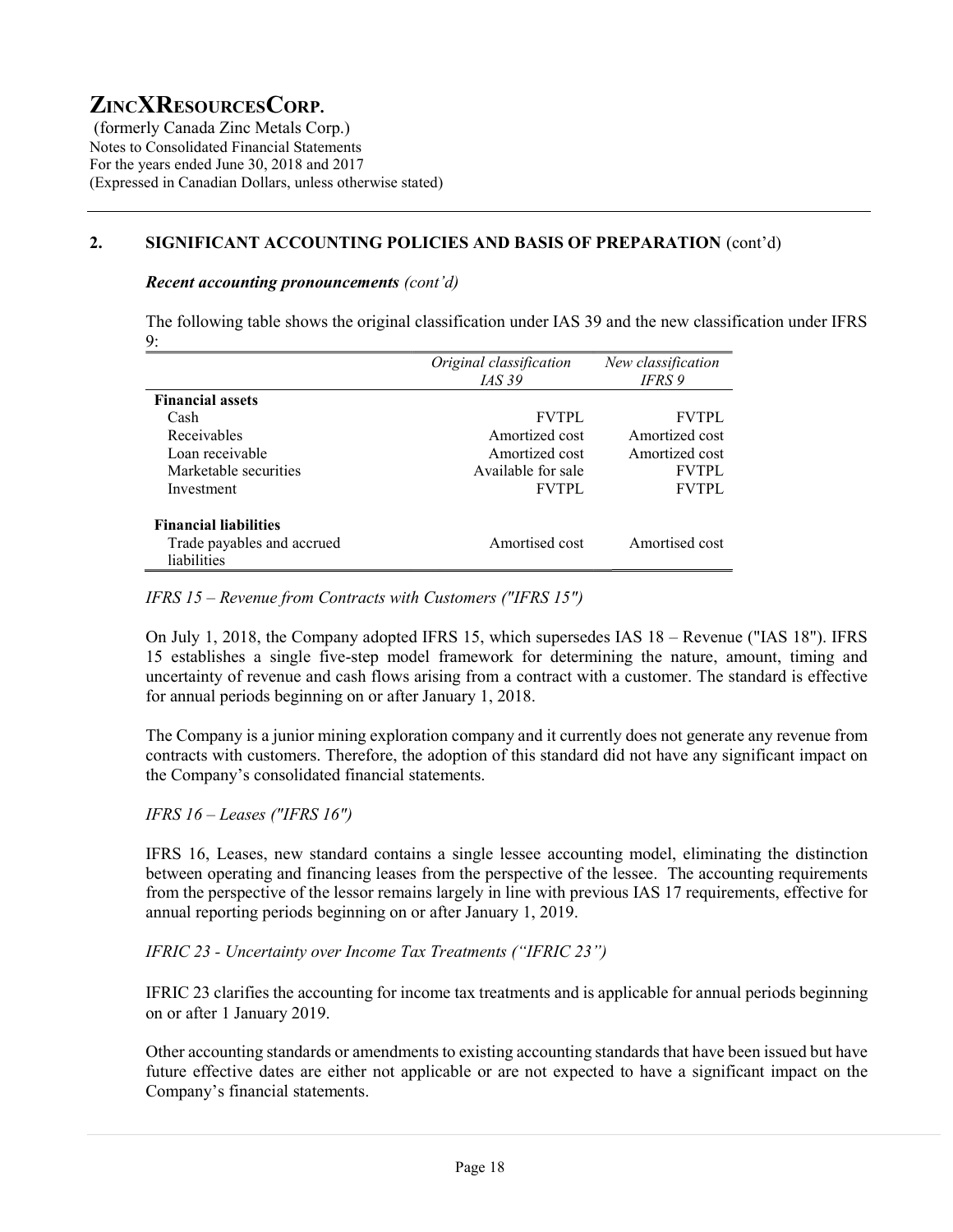(formerly Canada Zinc Metals Corp.) Notes to Consolidated Financial Statements For the years ended June 30, 2018 and 2017 (Expressed in Canadian Dollars, unless otherwise stated)

# 3. RECEIVABLES

|                              | 2018   | 2017   |
|------------------------------|--------|--------|
| Government Sales Tax credits | 44,750 | 42,871 |
| Accrued interest (Note 6)    | 42     | 292    |
|                              | 45.171 | 43,163 |

#### 4. LOAN RECEIVABLE

During the year ended June 2017, the Company advanced \$100,000 to an operating entity (the "Debtor") of a publicly traded company with a director in common, under a promissory note bearing interest at a rate of 10% per annum. The loan is classified as a short-term loan receivable subsequently measured at amortized cost. The loan matured on February 25, 2017 and was extended for additional twelve months bearing the same interest rate of 10% per annum. After February 25, 2018, management agreed to extend the repayment of the loan and the accumulated interest until the Debtor finalizes a significant financing that is currently awaiting completion. At June 30, 2018, the loan receivable balance was \$118,466 (2017 - \$108,466) including accrued interest of \$18,466 (2017 - \$8,466).

### 5. MARKETABLE SECURITIES

The Company holds marketable securities that have been designated as available-for-sale as follows:

|                                                                        |    | 2018      |   | 2017       |
|------------------------------------------------------------------------|----|-----------|---|------------|
| Common shares of public companies:                                     |    |           |   |            |
| Fair value, beginning of year                                          | \$ | 116,442   | S | 90,400     |
| Purchases                                                              |    |           |   | 38,334     |
| Proceeds from sales                                                    |    | (58, 525) |   | (137, 744) |
| Gains realized on sale                                                 |    | 18,395    |   | 38,581     |
| Reclassification of previously<br>recognized unrealized losses (gains) |    | (21,512)  |   | 3,163      |
| Unrealized gains                                                       |    | 2,350     |   | 83,708     |
| Fair value, end of year                                                | S  | 57,150    |   | 116,442    |

During the year ended June 30, 2018, the Company realized a gain of  $$18,395 (2017 - $38,581)$  on the sale of marketable securities, which includes a reclassification of previously recognized unrealized gains of \$21,512 (2017– losses of \$3,163) from Accumulated Other Comprehensive Loss ("AOCL") to Deficit.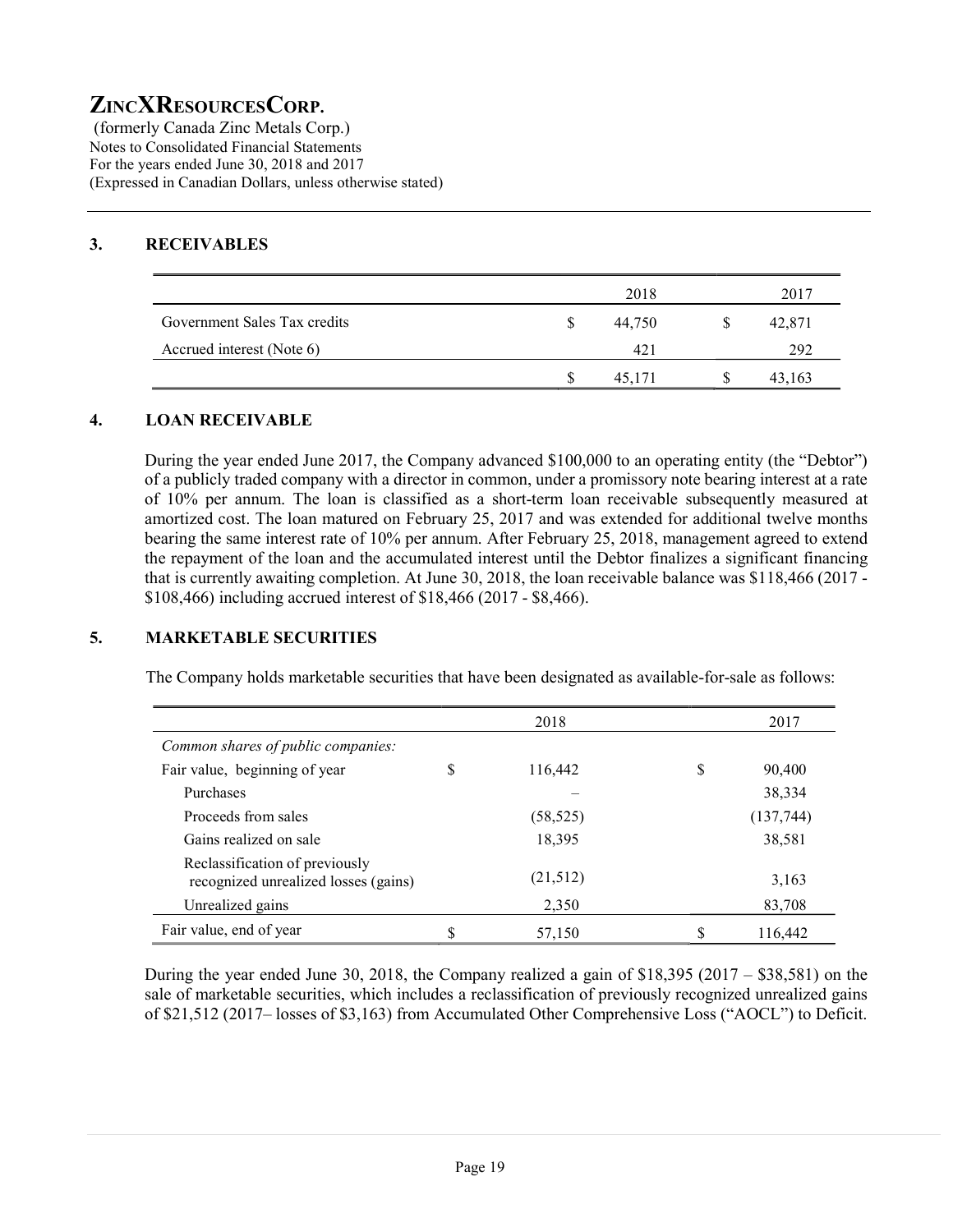(formerly Canada Zinc Metals Corp.) Notes to Consolidated Financial Statements For the years ended June 30, 2018 and 2017 (Expressed in Canadian Dollars, unless otherwise stated)

#### 6. INVESTMENTS

Investments consist of highly liquid Canadian dollar denominated non-redeemable guaranteed investment certificates ("GIC") yielding an average fixed interest rate of 1.93% per annum with maturity dates within one year. The investments are classified as FVTPL financial assets. The counter-party is a financial institution.

At June 30, 2018, the Company held GIC investments with total principal amount of \$4,000,000 (2017 - \$4,000,000) and accrued interest of \$4,314 (2017 - \$13,023).

During the year ended June 30, 2018, the Company received an aggregate interest of \$70,062 (2017 - \$62,247) from its GIC investments that matured during the year. The proceeds were re-invested into new GICs upon maturity.

## 7. OTHER ASSETS

Other assets comprise of reclamation bonds totalling \$332,500 (2017 – \$332,500) posted as security deposits with the Government of British Columbia in relation to the Akie and Kechika Regional properties. The reclamation bonds are deposited in GICs through a financial institution and earn an average annual variable interest rate of approximately 0.85% and reinvested on an annual basis immediately at maturity. Interest accrued on the GICs is included in receivables (Note 3).

### 8. TRADE PAYABLES AND ACCRUED LIABILITIES

|                      |    | 2018    | 2017    |
|----------------------|----|---------|---------|
| Exploration payables | S  | 301,570 | 533,283 |
| Other trade payables |    | 68,421  | 45,813  |
| Accrued liabilities  |    | 47,923  | 54,037  |
|                      | \$ | 417,914 | 633,133 |

#### 9. FLOW-THROUGH PREMIUM LIABILITY

|                            |   | 2018      |   | 2017      |
|----------------------------|---|-----------|---|-----------|
| Balance, beginning of year | S | 308,132   | S |           |
| Recorded                   |   | 304,355   |   | 448,218   |
| Amortized                  |   | (380,034) |   | (140,086) |
| Balance, end of year       | S | 232,453   | S | 308,132   |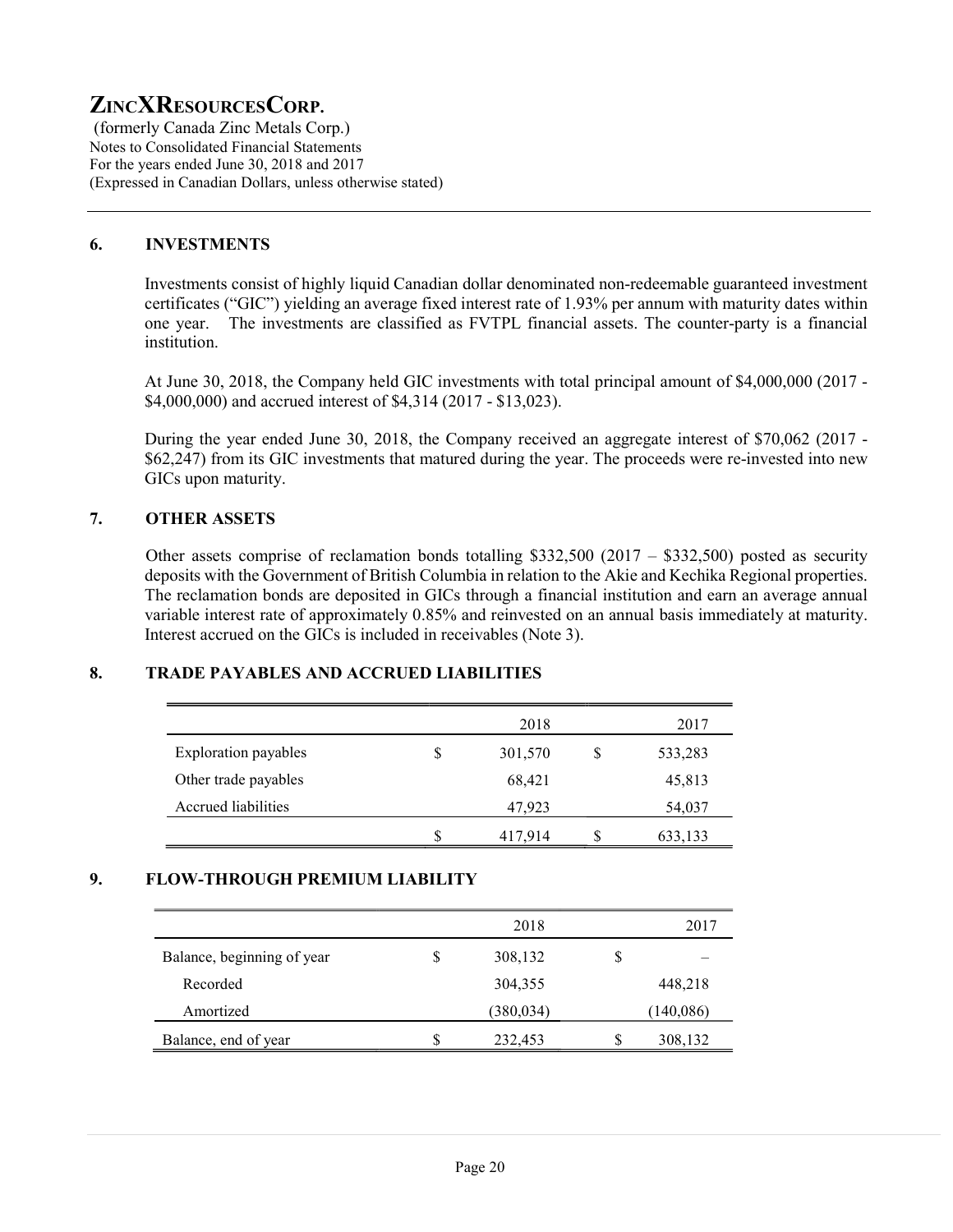(formerly Canada Zinc Metals Corp.) Notes to Consolidated Financial Statements For the years ended June 30, 2018 and 2017 (Expressed in Canadian Dollars, unless otherwise stated)

# 9. FLOW-THROUGH PREMIUM LIABILITY (cont'd)

On December 15, 2016, the Company completed a flow-through private placement of 1,173,608 shares (Note  $12(b)(iv)$ ) at a price of \$0.52 per flow-through share for gross proceeds of \$610,276. The Company recorded a flow-through liability of \$140,833 in connection with the flow-through private placement, which was calculated based on an estimated premium of approximately \$0.12 per flow-through share issued.

On April 5, 2017, the Company completed a flow-through private placement of 3,415,390 shares (Note 12(b)(vi)) at a price of \$0.44 per flow-through share for gross proceeds of \$1,502,772. The Company recorded a flow-through liability of \$307,385 in connection with the flow-through private placement, which was calculated based on an estimated premium of approximately \$0.09 per flow-through share issued.

On November 3, 2017, the Company completed a flow-through private placement of 4,112,900 shares (Note 12(b)(i)) at a price of \$0.37 per flow-through share for gross proceeds of \$1,521,773. The Company recorded a flow-through liability of \$304,355 in connection with the flow-through private placement, which was calculated based on an estimated premium of approximately \$0.07 per flow-through share issued.

The flow-through premium liabilities do not represent a cash liability to the Company, and are to be fully amortized to the statement of operations and comprehensive loss pro-rata with the amount of qualifying flow-through expenditures incurred.

During the year ended June 30, 2018, the Company fully amortized the flow-through premium liabilities recorded in connection with the December 2016 and 2017 private placements. The Company recorded partial amortization of \$71,902 of the November 2017 flow-through after incurring \$359,510 of qualifying exploration expenditures.

The flow-through agreements require the Company to renounce certain deductions for Canadian exploration expenditures incurred on the Company's resource properties. The Company has renounced exploration expenditures of \$1,521,773 to the flow-through subscribers for calendar 2017 using the "lookback" rule and intends to incur the expenditures by December 31, 2018.

When the Company uses the "look-back" rule to renounce exploration expenditures to investors before the Company actually incurs them, the Company is liable for the flow-through Part XII.6 tax ("FT Tax"). The reconciliations of the accrued and paid FT Tax for the years ended June 30, 2018 and 2017 are as follows:

|                            | 2018  |       |
|----------------------------|-------|-------|
| Balance, beginning of year | 2,037 |       |
| Accrued                    | 5,838 | 2,037 |
| FT Tax paid                | 1,952 | _     |
| Balance, end of year       | 5.923 |       |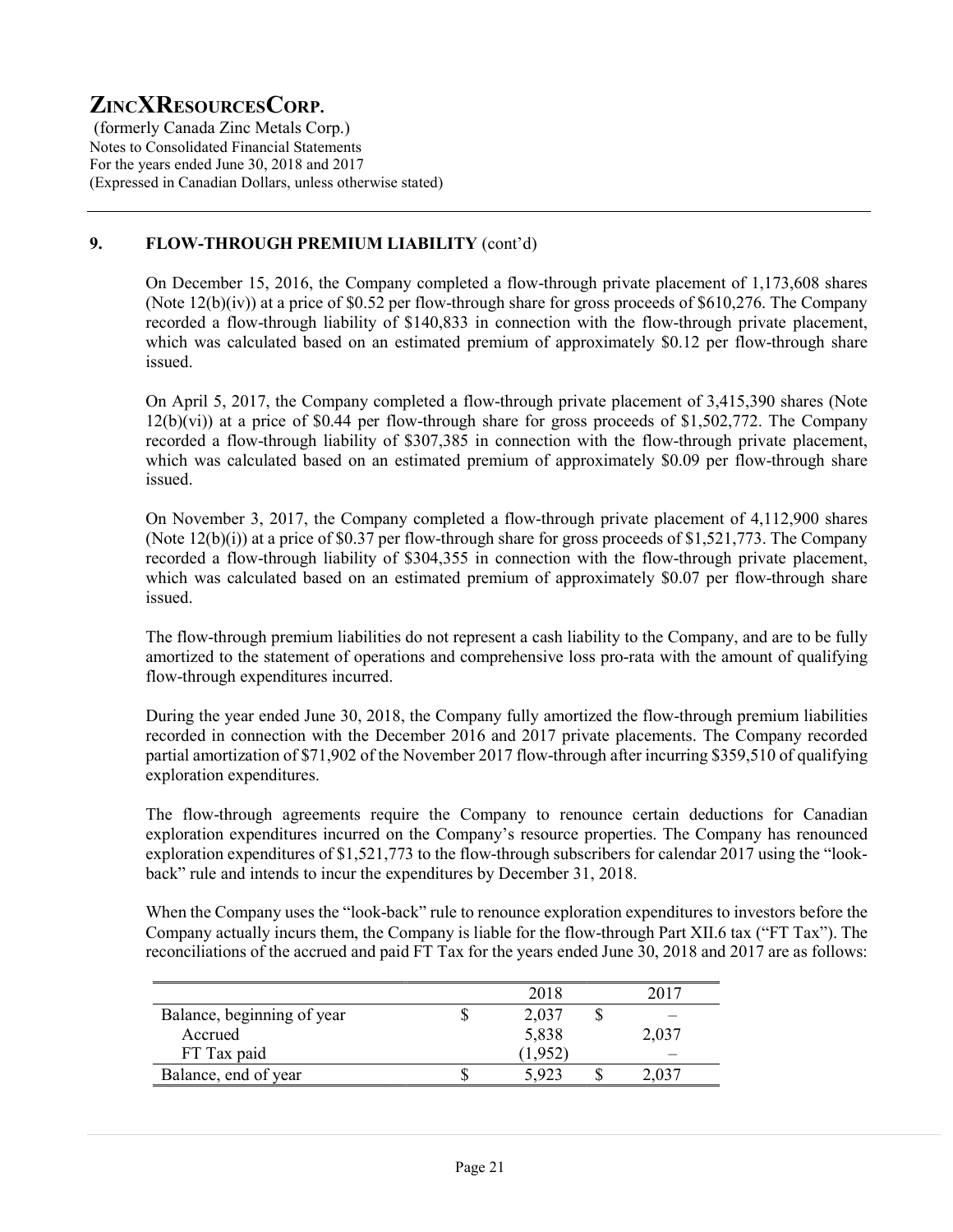(formerly Canada Zinc Metals Corp.) Notes to Consolidated Financial Statements For the years ended June 30, 2018 and 2017 (Expressed in Canadian Dollars, unless otherwise stated)

#### 10. EQUIPMENT AND LEASEHOLD IMPROVEMENTS

|                                  |    | Computers<br>and software |     | Office<br>equipment<br>and furniture |               | Office<br>leasehold<br>improvements |    | License $(1)$ |               | Vehicle $(1)$            |     | Camp<br>equipment and<br>$f$ ixtures $(1)$ |     | Camp<br>structures and<br>upgrades <sup>(1)</sup> |     | Total       |
|----------------------------------|----|---------------------------|-----|--------------------------------------|---------------|-------------------------------------|----|---------------|---------------|--------------------------|-----|--------------------------------------------|-----|---------------------------------------------------|-----|-------------|
| Cost:                            |    |                           |     |                                      |               |                                     |    |               |               |                          |     |                                            |     |                                                   |     |             |
| At June 30, 2016                 | \$ | 18,217                    | \$  | 19,702                               | \$            | 4,616                               | \$ | 19,000        | \$            | 37,026                   | \$  | 344,891                                    | \$. | 654,554                                           | \$  | 1,098,006   |
| Acquisition                      |    | 1,552                     |     | —                                    |               |                                     |    | 15,000        |               |                          |     |                                            |     |                                                   |     | 16,552      |
| At June 30, 2017                 |    | 19,769                    |     | 19,702                               |               | 4,616                               |    | 34,000        |               | 37,026                   |     | 344,891                                    |     | 654,554                                           |     | 1,114,558   |
| Acquisition                      |    |                           |     | 2,290                                |               |                                     |    | 2,744         |               | $\overline{\phantom{m}}$ |     | 30,363                                     |     |                                                   |     | 35,397      |
| At June 30, 2018                 | \$ | 19,769                    | S   | 21,992                               | \$            | 4,616                               | S. | 36,744        | S             | 37,026                   | \$  | 375,254                                    | S.  | 654,554                                           |     | \$1,149,955 |
| <b>Accumulated depreciation:</b> |    |                           |     |                                      |               |                                     |    |               |               |                          |     |                                            |     |                                                   |     |             |
| At June 30, 2016                 | \$ | 15,835                    | \$. | 12,074                               | \$            | 4,155                               | S. | 19,000        | \$.           | 31,364                   | \$. | 195,415                                    | S.  | 417,387                                           | \$  | 695,230     |
| Depreciation                     |    | 1,737                     |     | 1,526                                |               | 461                                 |    | 4,125         |               | 1,699                    |     | 37,369                                     |     | 59,292                                            |     | 106,209     |
| At June 30, 2017                 |    | 17,572                    |     | 13,600                               |               | 4,616                               |    | 23,125        |               | 33,063                   |     | 232,784                                    |     | 476,679                                           |     | 801,439     |
| Depreciation                     |    | 1,208                     |     | 1,449                                |               |                                     |    | 6,736         |               | 1,189                    |     | 28,027                                     |     | 44,469                                            |     | 83,078      |
| At June 30, 2018                 | S. | 18,780                    | \$. | 15,049                               | <sup>\$</sup> | 4,616                               | S. | 29,861        | S             | 34,252                   | \$. | 260,811                                    |     | 521,148                                           | \$. | 884,517     |
| Net book value:                  |    |                           |     |                                      |               |                                     |    |               |               |                          |     |                                            |     |                                                   |     |             |
| At June 30, 2017                 | \$ | 2,197                     | S   | 6,102                                | \$            | —                                   | S  | 10,875        | <sup>\$</sup> | 3,963                    | \$  | 112,107                                    | S.  | 177,875                                           | \$  | 313,119     |
| At June 30, 2018                 | \$ | 989                       | \$  | 6,943                                | \$            |                                     | \$ | 6,883         | S             | 2,774                    | \$  | 114,443                                    | S   | 133,406                                           | S   | 265,438     |

(1) License, vehicles, camp equipment and fixtures and camp upgrades are used for exploration and evaluation activities. Depreciation for these items of \$80,421 for the year ended June 30, 2018 (2017 - \$102,485) has been capitalized to exploration and evaluation assets (Note 11). Depreciation of the remaining items of \$2,657 (2017 - \$3,724) has been expensed.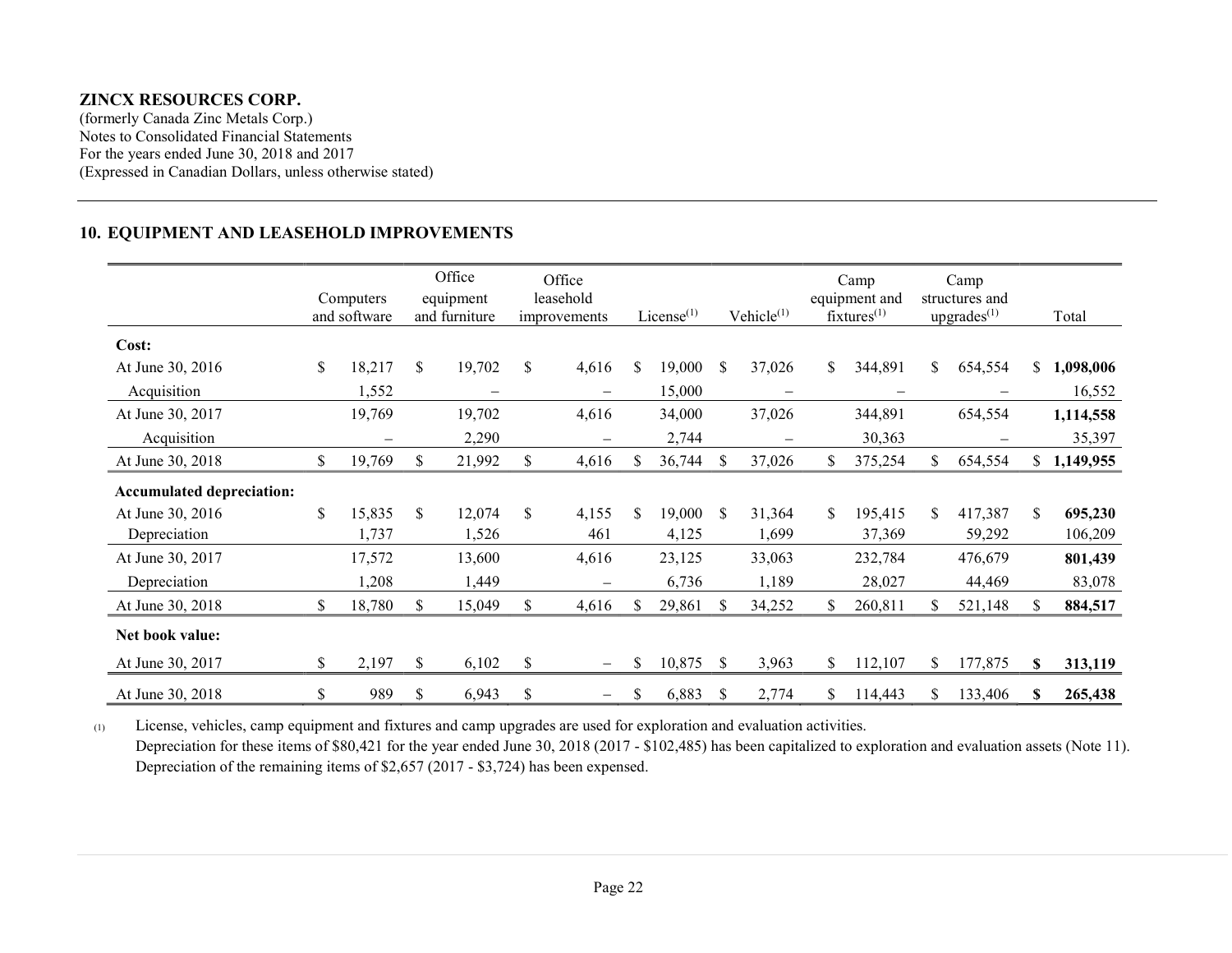(formerly Canada Zinc Metals Corp.) Notes to Consolidated Financial Statements For the years ended June 30, 2018 and 2017 (Expressed in Canadian Dollars, unless otherwise stated)

### 11. EXPLORATION AND EVALUATION ASSETS

Title to exploration and evaluation assets involves certain inherent risks due to the difficulties of determining the validity of certain claims as well as the potential for problems arising from the frequently ambiguous conveyancing history characteristic of many resource claims. The Company has investigated title to all of its exploration and evaluation assets and, to the best of its knowledge, title to all of its claims are in good standing.

#### Akie Property, British Columbia

The Akie property is the Company's flagship exploration project and is host to the Cardiac Creek SEDEX Zn-Pb-Ag deposit. The Company owns a 100% interest in the Akie property, which resulted from Company expenditures and the acquisition of Ecstall Mining Corporation.

#### Kechika Regional project, British Columbia

The Kechika Regional project, represented by a series of contiguous property blocks including Pie and Mt. Alcock, extends northwest from the Akie property. The Company owns a 100% interest in these properties, which were acquired during fiscal 2007 and 2008, including the acquisition of Ecstall. The interest in the Mt. Alcock property is subject to a 1.0 % net smelter royalty.

In September 2013, the Company entered into an option agreement (the "Agreement') with Teck Resources Limited ("Teck"), pursuant to which Teck can acquire up to a 70% interest in the Company's Pie, Cirque East and Yuen properties (the "Property"), three of the 10 regional properties that make up the Kechika Regional Project. The terms of the Agreement were amended on September 23, 2015 to revise the dates on which required exploration expenditures had to be incurred.

The Agreement outlines two options (the "Options") that are subject to certain expenditure requirements as outlined below:

- Under the first Option, Teck can earn an undivided 51% interest in and to the Property by incurring a cumulative aggregate of \$3,500,000 in exploration expenditures on the Property on or before December 31, 2017 (extended from September 30, 2017), with \$500,000 in exploration expenditures to be completed on or before September 30, 2014 (incurred) and \$1,295,000 (amended from \$1,500,000 and incurred) in cumulative exploration expenditures to be completed on or before December 31, 2015 (extended from September 30, 2015).
- Under the second Option, Teck may elect to acquire an additional 19% interest in the Property for a total of 70% by incurring an additional \$5,000,000 in exploration expenditures (for a total aggregate of \$8,500,000 in exploration expenditures) on the Property on or before September 30, 2019.

On December 28, 2017, Teck and Korea Zinc served the first exercise notice to the Company confirming that they have incurred cumulative aggregate expenditures of \$3,054,402 on the Property since September 2013 and made a cash payment of \$445,598 to the Company for the shortfall of the required expenditures.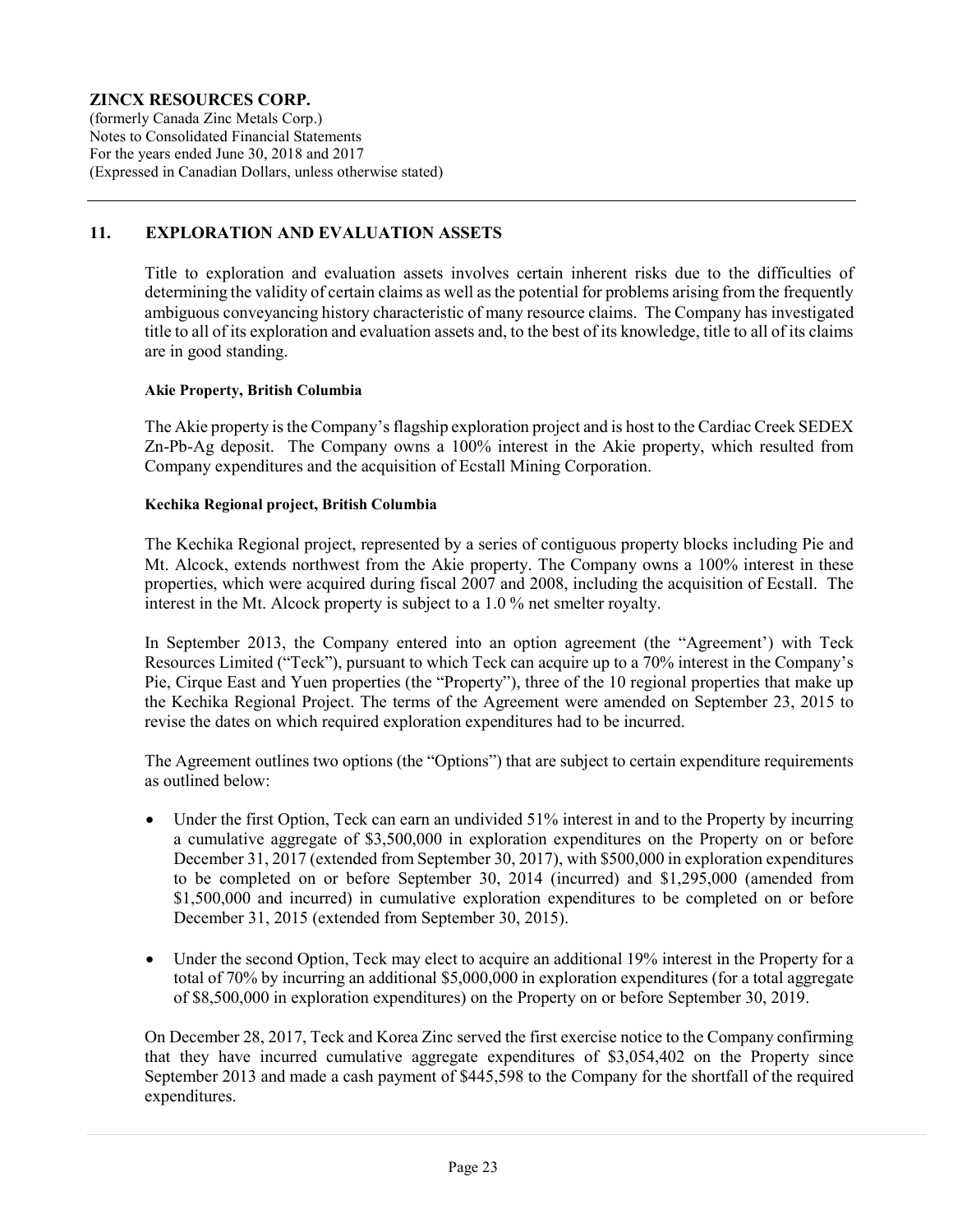(formerly Canada Zinc Metals Corp.) Notes to Consolidated Financial Statements For the years ended June 30, 2018 and 2017 (Expressed in Canadian Dollars, unless otherwise stated)

#### 11. EXPLORATION AND EVALUATION ASSETS (cont'd)

As a result, Teck and Korea Zinc have incurred total cumulative expenditures of \$3,500,000, thereby exercising the First Option of the Agreement and earning a 51% interest in the Company's Pie, Cirque East and Yuen properties. The carrying value of the optioned property has been reduced by the amount of the cash consideration received from Teck.

In January 2018, Teck and Korea Zinc informed the Company that they will not be proceeding with the Second Option to earn an additional 19% interest in the Property. According to the terms of the Agreement, the parties will continue exploration of the Property under a Joint Venture arrangement.

|                                  |                           | <b>Akie Property</b> |                           | Kechika Regional |             | <b>Total</b> |
|----------------------------------|---------------------------|----------------------|---------------------------|------------------|-------------|--------------|
| <b>Acquisition Costs:</b>        |                           |                      |                           |                  |             |              |
| Balance, June 30, 2016, and 2017 | \$                        | 24, 165, 241         | S                         | 336,785          | S           | 24,502,026   |
| Cash in lieu of expenditures     |                           |                      |                           | (144, 017)       |             | (144, 017)   |
| Balance, June 30, 2016, and 2017 | \$                        | 24, 165, 241         | $\mathbf S$               | 192,768          | $\mathbf S$ | 24,358,009   |
| Deferred exploration costs:      |                           |                      |                           |                  |             |              |
| <b>Balance, June 30, 2016</b>    | $\boldsymbol{\mathsf{S}}$ | 40,821,568           | <b>S</b>                  | 4,631,543        | \$          | 45, 453, 111 |
| Camp equipment, depreciation     |                           | 102,485              |                           |                  |             | 102,485      |
| Airborne geophysical survey      |                           | 2,075                |                           | 4,200            |             | 6,275        |
| Drilling                         |                           | 577,417              |                           |                  |             | 577,417      |
| Geology                          |                           | 72,924               |                           | 6,683            |             | 79,607       |
| Technical review and engineering |                           | 30,258               |                           |                  |             | 30,258       |
| Community consultations          |                           | 937                  |                           |                  |             | 937          |
| Environmental studies and permit |                           |                      |                           |                  |             |              |
| compliance monitoring            |                           | 18,944               |                           |                  |             | 18,944       |
| <b>Balance, June 30, 2017</b>    |                           | 41,626,608           |                           | 4,642,426        |             | 46,269,034   |
| Camp equipment, depreciation     |                           | 80,421               |                           |                  |             | 80,421       |
| Drilling                         |                           | 1,910,488            |                           |                  |             | 1,910,488    |
| Geology                          |                           | 114,832              |                           | 13,601           |             | 128,433      |
| Metallurgical testing            |                           | 133,394              |                           |                  |             | 133,394      |
| Preliminary Economic Assessment  |                           | 290,609              |                           |                  |             | 290,609      |
| Road repair                      |                           | 75,104               |                           |                  |             | 75,104       |
| Community consultations          |                           | 221,687              |                           |                  |             | 221,687      |
| Environmental studies and permit |                           | 62,334               |                           |                  |             | 62,334       |
| compliance monitoring            |                           |                      |                           |                  |             |              |
| Cash in lieu of expenditures     |                           |                      |                           | (301, 581)       |             | (301, 581)   |
| METC recovered                   |                           | (159, 876)           |                           |                  |             | (159, 876)   |
| Balance, June 30, 2018           | $\boldsymbol{\mathsf{S}}$ | 44,355,601           | \$                        | 4,354,446        | \$          | 48,710,047   |
| <b>Total, June 30, 2017</b>      | \$                        | 65,791,849           | $\boldsymbol{\mathsf{S}}$ | 4,979,211        | $\mathbb S$ | 70,771,060   |
| <b>Total, June 30, 2018</b>      | \$                        | 68,520,842           | \$                        | 4,547,214        | \$          | 73,068,056   |

Summary of exploration expenditures incurred on various properties: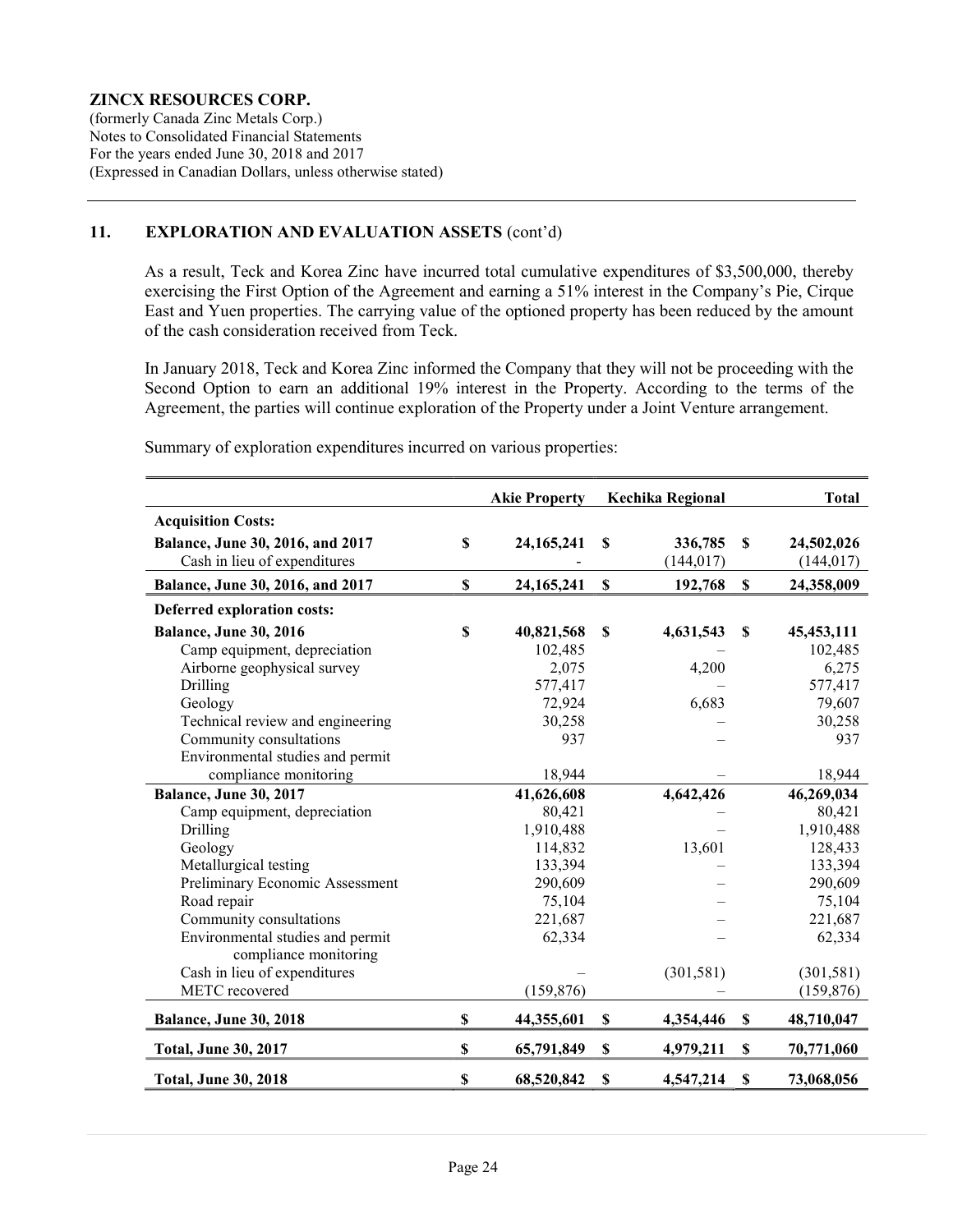(formerly Canada Zinc Metals Corp.) Notes to Consolidated Financial Statements For the years ended June 30, 2018 and 2017 (Expressed in Canadian Dollars, unless otherwise stated)

### 11. EXPLORATION AND EVALUATION ASSETS (cont'd)

The Company applies for the 20% British Columbia METC and the enhanced tax credit of an additional 10% for Mountain Pine Beetle affected areas, on qualified mining exploration costs incurred. During the year ended June 30, 2018, the Company received BC METC of \$159,876 (2017 - \$Nil) for its fiscal 2016 and 2017 exploration expenditures above the amounts renounced under its flow-through commitments.

#### 12. CAPITAL STOCK AND RESERVES

#### (a) Authorized

Unlimited common shares without par value

#### (b) Issued and outstanding

During the year ended June 30, 2018, the Company completed the following equity transactions:

- (i) On November 3, 2017, the Company completed a flow-through private placement of 4,112,900 flow-through shares at a price of \$0.37 per share for gross proceeds of \$1,521,773. The Company paid aggregate cash finders' fees of \$91,306 and incurred regulatory filing fees, legal fees and other expenses of \$9,597 in connection with the private placement. A flow-through premium liability of \$304,355 was recorded in connection with this private placement, which was calculated based on an estimated premium of approximately \$0.07 per flow-through share issued (Note 9);
- (ii) 60,000 common shares were issued pursuant to the exercise of 60,000 stock options at a price of \$0.23 per share for total proceeds of \$13,800. In addition, a reallocation of \$53,982 from reserves to capital stock was recorded on the exercise of these options. This amount constitutes the fair value of options recorded at the original grant date;
- (iii) The Company received the TSX-V approval for the renewal of its Normal Course Issuer Bid ("NCIB") application to purchase at market price up to 8,152,189 common shares, being approximately 5% of the Company's issued and outstanding common shares, through the facilities of the TSX-V. The bid commenced on August 1, 2017 and will stay open for another 12 months;

The Company repurchased 1,828,500 of its common shares under the renewed NCIB for total consideration of \$527,567 at a weighted average price of \$0.29 per share; and

1,611,000 common shares repurchased under the NCIB were cancelled and returned to the Company's treasury in fiscal 2018. Upon the cancellation, \$1,012,627 was recorded as a reduction to capital stock for the assigned value of the shares, and \$513,260 was allocated to reserves.

During the year ended June 30, 2017, the Company completed the following equity transactions:

(iv) On December 15, 2016, the Company completed a flow-through private placement of 1,173,608 flow-through shares at a price of \$0.52 per share for gross proceeds of \$610,276. A flow-through premium liability of \$140,833 was recorded in connection with this private placement (Note 9);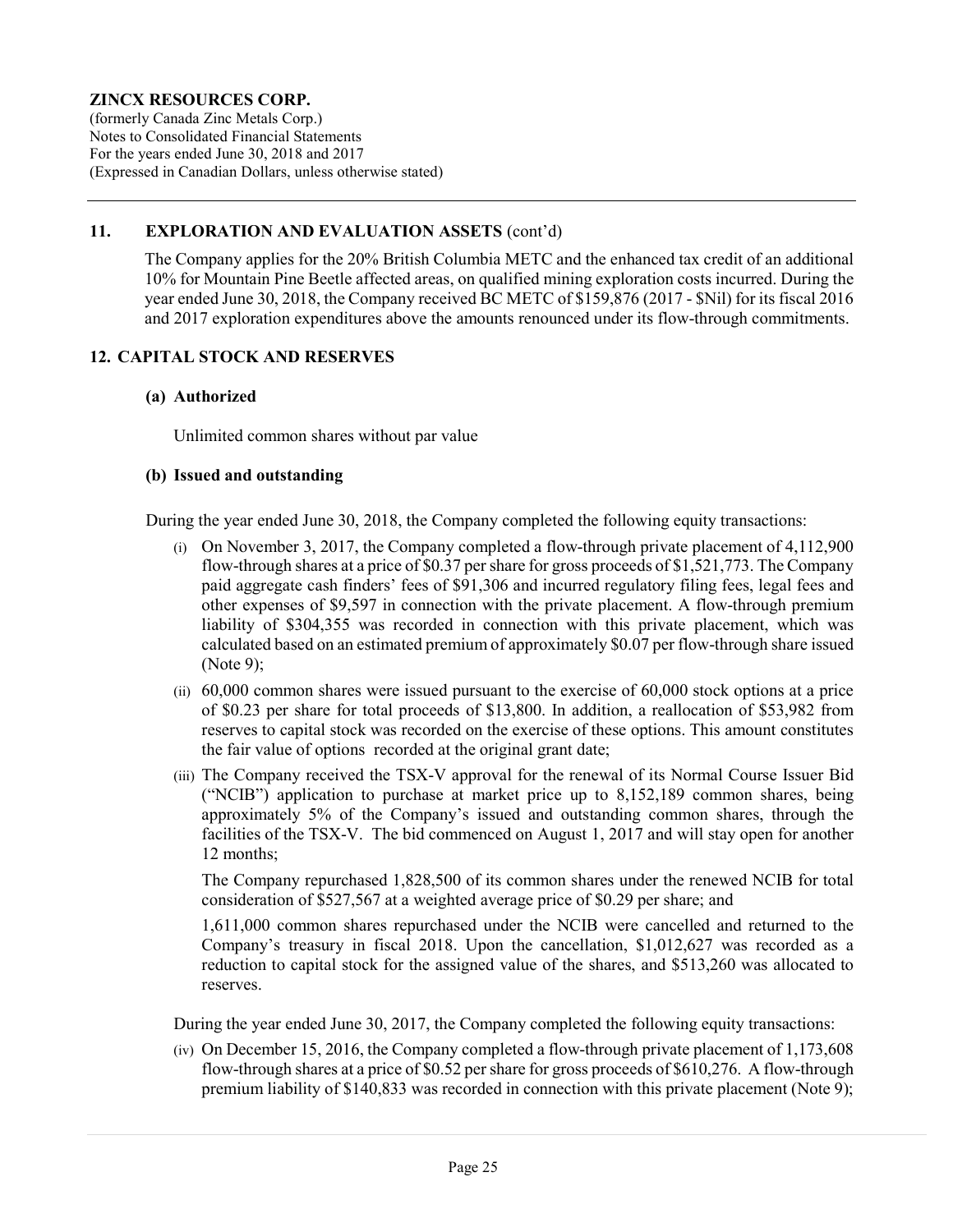(formerly Canada Zinc Metals Corp.) Notes to Consolidated Financial Statements For the years ended June 30, 2018 and 2017 (Expressed in Canadian Dollars, unless otherwise stated)

### 12. CAPITAL STOCK AND RESERVES (cont'd)

#### (b) Issued and outstanding (cont'd)

(v) On December 15, 2016, the Company also completed a brokered private placement of 3,676,000 units at a price of \$0.40 per unit for gross proceeds of \$1,470,400, and a non-brokered private placement of 1,787,500 units at a price of \$0.40 per unit for gross proceeds of \$715,000. Each unit consisted of one common share and one-half share purchase warrant of the Company. Each whole warrant entitles the holder to purchase one additional common share at a price of \$0.55 for a period of 24 months from closing.

The Company paid an aggregate cash finders' fee of \$139,219 and incurred regulatory filing fees, legal fees and other expenses of \$99,358 in connection with the December 2016 private placements;

- (vi) On April 5, 2017, the Company completed a flow-through private placement of 3,415,390 flowthrough shares at a price of \$0.44 per share for gross proceeds of \$1,502,772. A flow-through premium liability of \$307,385 was recorded in connection with this private placement (Note 9);
- (vii) On April 5, 2017, the Company also completed a non-brokered private placement of 1,310,857 units at a price of \$0.35 per unit for gross proceeds of \$458,800. Each unit consisted of one common share and one-half share purchase warrant of the Company. Each whole warrant entitles the holder to purchase one additional common share at a price of \$0.50 for a period of 24 months from closing.

The Company paid an aggregate cash finders' fee of \$114,691 and incurred regulatory filing fees and other expenses of \$17,356 in connection with the April 2017 private placements.

The Company also issued 70,071 share purchase warrants to certain finders. Each finder's warrant entitles the holder to purchase one common share of the Company at a price of \$0.45 per share for a two-year period from closing. The finder's warrants were recorded at a fair value of \$5,992 (Note 12(d));

- (viii)45,000 common shares were issued pursuant to the exercise of 45,000 stock options at a price of \$0.23 per share for total proceeds of \$10,350. In addition, a reallocation of \$46,902 from reserves to capital stock was recorded on the exercise of these options. This amount constitutes the fair value of options recorded at the original grant date and subsequent repricing; and
- (ix) The Company received the TSX-V approval for its 2017 NCIB application to purchase at market price up to 7,609,971 common shares, being approximately 5% of the Company's issued and outstanding common shares, through the facilities of the TSX-V. The bid commenced on August 2, 2016 and stayed open for 12 months.

The Company repurchased 581,000 of its common shares under the NCIB for total consideration of \$187,951 at a weighted average price of \$0.32 per share.

215,000 common shares repurchased under the NCIB, of which 198,000 common shares were repurchased in fiscal 2016, were cancelled and returned to the Company's treasury in July 2016. Upon the cancellation, \$136,956 was recorded as a reduction to capital stock for the assigned value of the shares, and \$103,156 was allocated to reserves.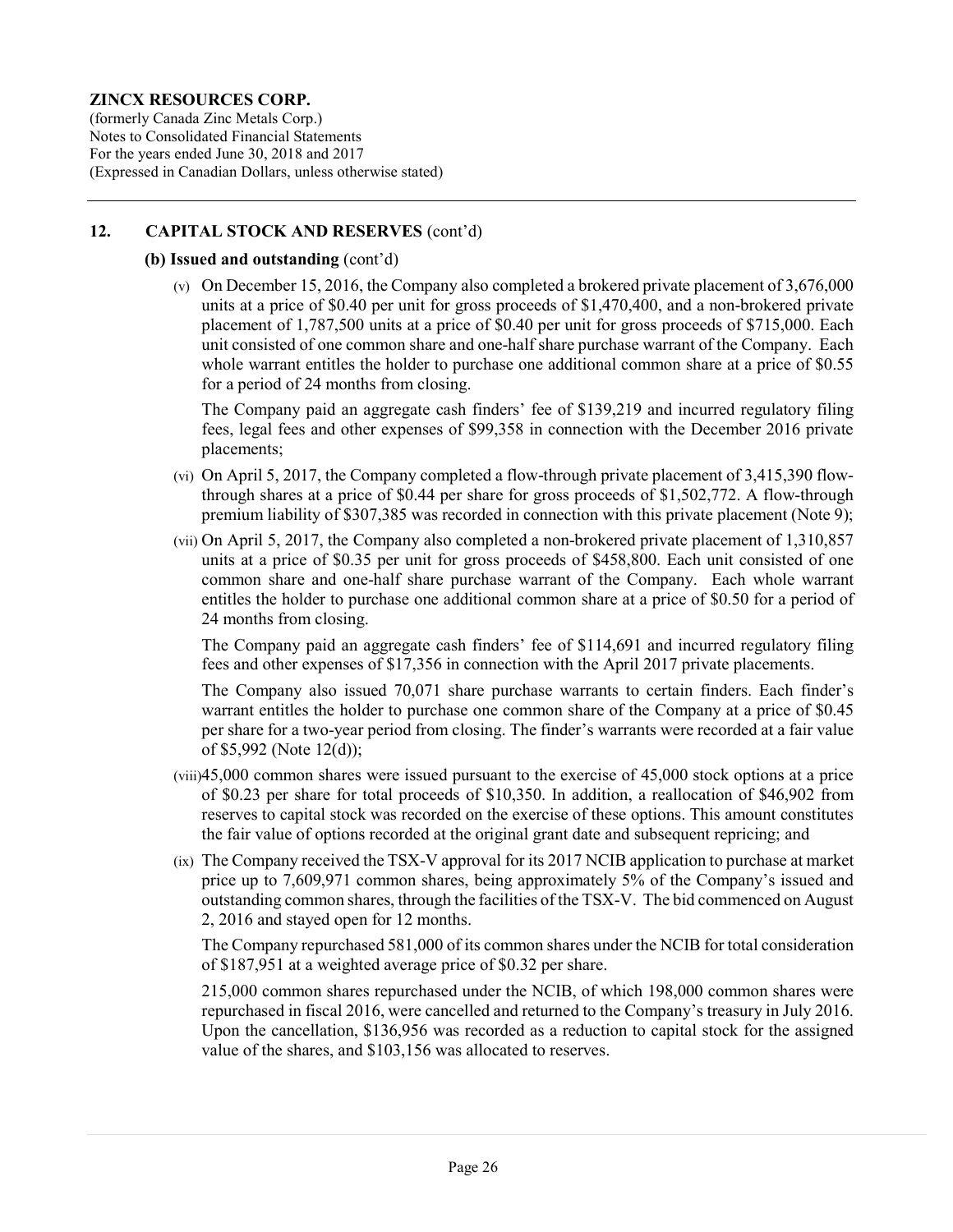(formerly Canada Zinc Metals Corp.) Notes to Consolidated Financial Statements For the years ended June 30, 2018 and 2017 (Expressed in Canadian Dollars, unless otherwise stated)

#### 12. CAPITAL STOCK AND RESERVES (cont'd)

#### (c) Share options

 The Company has adopted a 20% fixed share option plan whereby the Company has reserved 20,557,283 common shares under the plan. The term of any options granted under the plan is fixed by the Board of Directors and may not exceed ten years from date of grant.

 The number of options granted to a consultant in a 12 month period must not exceed 2% of the issued shares of the Issuer from the date of grant. Options issued to consultants performing investor relations activities must vest in stages over 12 months with no more than 1/4 of the options vesting in any three month period. Share options granted to directors, officers and employees of the Company vest immediately.

|  |  |  |  | Share options outstanding and exercisable at June 30, 2018 are summarized as follows: |
|--|--|--|--|---------------------------------------------------------------------------------------|
|--|--|--|--|---------------------------------------------------------------------------------------|

|                      |                   |                    | Remaining                  |                                  |
|----------------------|-------------------|--------------------|----------------------------|----------------------------------|
| Number of<br>Options | Exercise<br>Price | <b>Expiry Date</b> | Life of Options<br>(Years) | Number of Options<br>Exercisable |
| 220,000              | \$0.25            | October 31, 2018   | 0.34                       | 220,000                          |
| 150,000              | \$ 0.40           | November 2, 2018   | 0.34                       | 150,000                          |
| 50,000               | \$0.40            | October 9, 2019    | 1.28                       | 50,000                           |
| 25,000               | \$0.63            | January 15, 2020   | 1.55                       | 25,000                           |
| 30,000*              | \$0.23            | January 15, 2020   | 1.55                       | 30,000                           |
| 42,500*              | \$0.23            | November 8, 2020   | 2.36                       | 42,500                           |
| 545,000              | \$0.55            | November 24, 2020  | 2.41                       | 545,000                          |
| 5,000                | \$0.23            | November 24, 2020  | 2.41                       | 5,000                            |
| 600,000              | \$0.35            | June 16, 2021      | 2.96                       | 600,000                          |
| 90,000*              | \$ 0.40           | November 2, 2021   | 3.35                       | 90,000                           |
| 1,290,000            | \$0.39            | December 27, 2023  | 5.50                       | 1,290,000                        |
| 3,725,000*           | \$0.23            | April 10, 2025     | 6.78                       | 3,725,000                        |
| 1,440,000            | \$ 0.40           | September 13, 2026 | 8.21                       | 1,440,000                        |
| 1,380,000*           | \$0.30            | February 9, 2028   | 9.62                       | 1,380,000                        |
| 9,592,500            | \$0.32            |                    | 6.38                       | 9,592,500                        |

\* 142,500 options were exercised subsequent to June 30, 2018 (Note 19)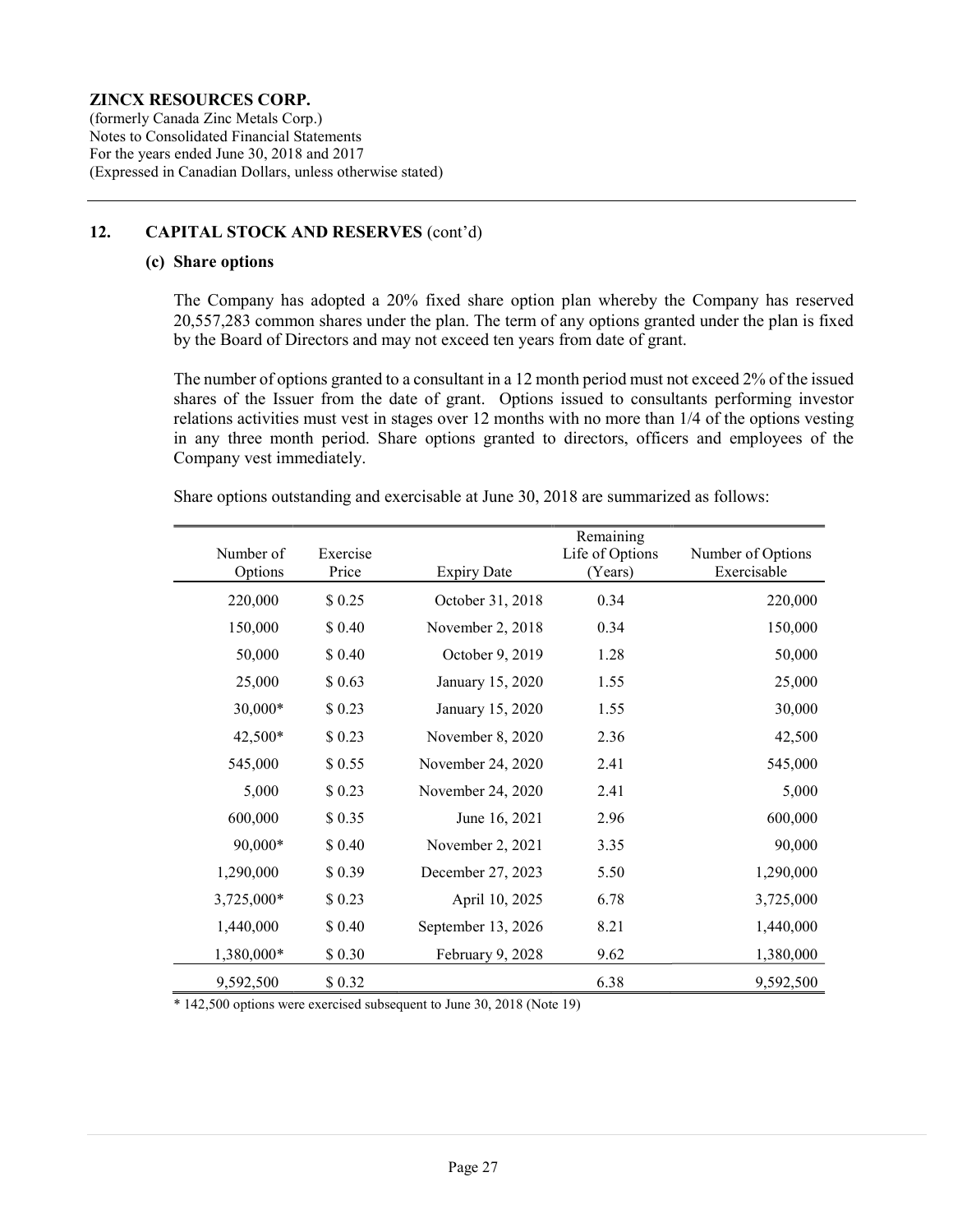(formerly Canada Zinc Metals Corp.) Notes to Consolidated Financial Statements For the years ended June 30, 2018 and 2017 (Expressed in Canadian Dollars, unless otherwise stated)

### 12. CAPITAL STOCK AND RESERVES (cont'd)

#### (c) Share options(cont'd)

Share option transactions are summarized as follows:

|                            | Options     | Weighted Average      |
|----------------------------|-------------|-----------------------|
|                            | Outstanding | <b>Exercise Price</b> |
| Outstanding, June 30, 2016 | 6,977,500   | S.<br>0.32            |
| Exercised                  | (45,000)    | 0.23                  |
| Granted                    | 2,590,000   | 0.43                  |
| Cancelled                  | (440,000)   | 0.42                  |
| Outstanding, June 30, 2017 | 9,082,500   | 0.34                  |
| Granted                    | 1,380,000   | 0.30                  |
| Exercised                  | (60,000)    | 0.23                  |
| Cancelled/Forfeited        | (810,000)   | 0.56                  |
| Outstanding, June 30, 2018 | 9,592,500   | 0.32                  |

During the year ended June 30, 2018, the Company granted an aggregate of 1,380,000 (2017 – 2,590,000) share options to employees and consultants of the Company and recorded share-based compensation expense of \$312,636 (2017– \$575,248) for the vested portion of the share options granted.

The Company uses the Black-Scholes option pricing model to calculate the fair value of stock options granted. The model requires management to make estimates, which are subjective and may not be representative of actual results. Changes in assumptions can materially affect estimates of fair values. The following weighted average assumptions were used to estimate the following weighted average grant date fair values:

|                                        | 2018      | 2017       |
|----------------------------------------|-----------|------------|
| Number of options granted              | 1,380,000 | 2,590,000  |
| Risk free interest rate                | 2.24%     | 0.85%      |
| Expected dividend yield                | $0\%$     | $0\%$      |
| Stock price volatility                 | 70.29%    | 69.40%     |
| Expected life of options               | 10 years  | 6.74 years |
| Weighted average fair value of options | \$0.22    | \$0.23     |
| Forfeiture                             | $0\%$     | $0\%$      |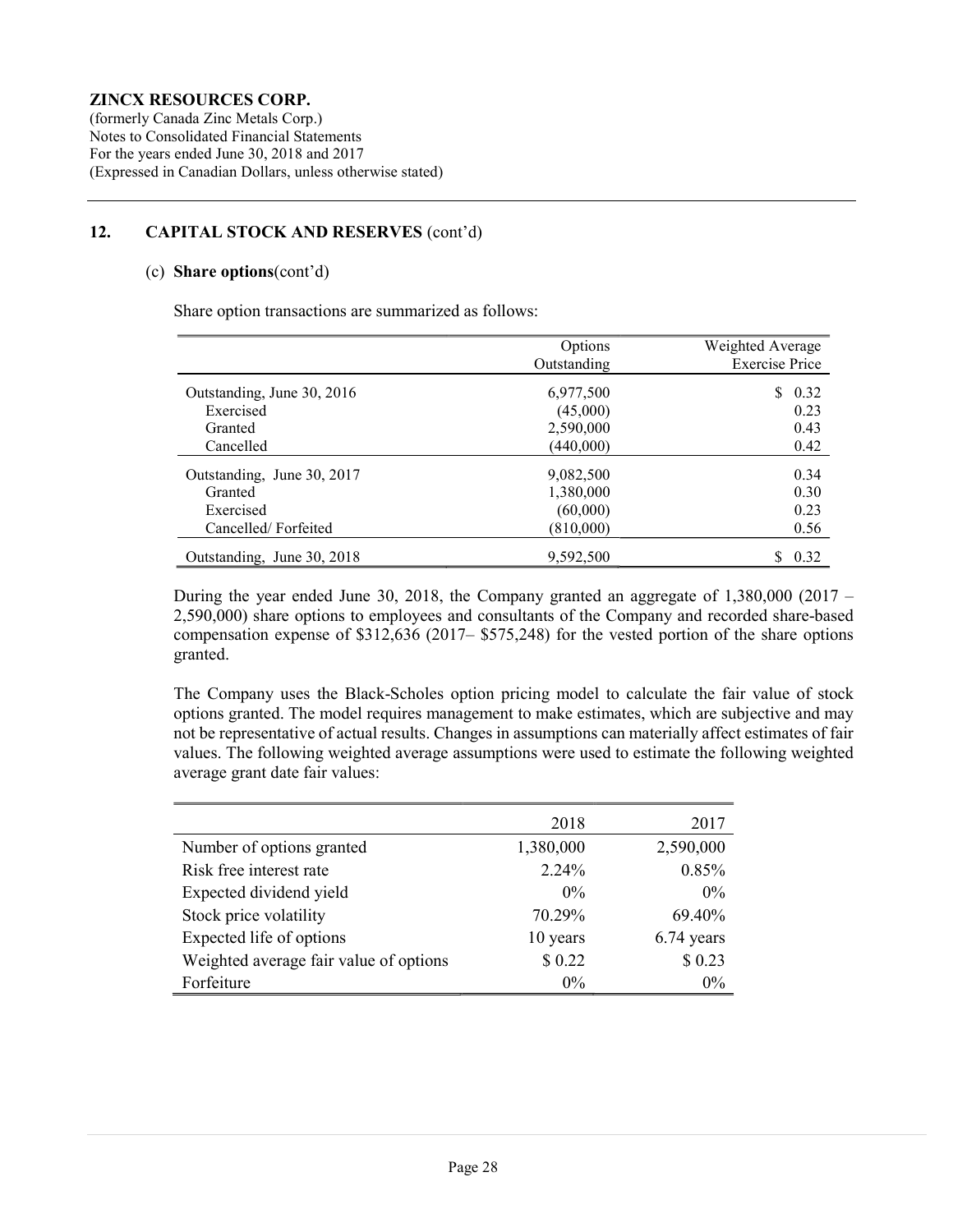(formerly Canada Zinc Metals Corp.) Notes to Consolidated Financial Statements For the years ended June 30, 2018 and 2017 (Expressed in Canadian Dollars, unless otherwise stated)

## 12. CAPITAL STOCK AND RESERVES (cont'd)

#### (d) Warrants

Share purchase warrants transactions and warrants outstanding are summarized as follows:

|                        | Warrants<br>Outstanding | <b>Weighted Average</b><br><b>Exercise Price</b> |  |
|------------------------|-------------------------|--------------------------------------------------|--|
| Balance, June 30, 2016 | 1,250,000               | \$<br>0.40                                       |  |
| Granted                | 3,457,250               | 0.54                                             |  |
| Balance, June 30, 2017 | 4,707,250               | 0.50                                             |  |
| Expired                | (1,250,000)             | 0.40                                             |  |
| Balance, June 30, 2018 | 3,457,250               | S<br>0.54                                        |  |

The following table summarizes the warrants outstanding at June 30, 2018:

| Number of Warrants | <b>Exercise Price</b> | <b>Expiry Date</b> | Remaining Life<br>of Warrants (Years) |
|--------------------|-----------------------|--------------------|---------------------------------------|
| $2,731,750*$       | \$0.55                | December 15, 2018  | 0.46                                  |
| 655,429            | \$0.50                | April 12, 2019     | 0.78                                  |
| 70,071             | \$0.45                | April 12, 2019     | 0.78                                  |
| 3,457,250          | \$0.54                |                    | 0.54                                  |

\* 220,000 share purchase warrants were exercised subsequent to June 30, 2018 (Note 19)

During the year ended June 30, 2017, the Company recorded \$5,992 in the reserves account for the 70,071 finders' warrants issued in connection with the April 2017 non flow-through private placement (Note 12(b)(vii)). The fair value of the finders' warrants granted was calculated using the Black-Scholes Option Pricing Model with the following weighted average assumptions:

|                          | 2018 | 2017    |
|--------------------------|------|---------|
| Risk free interest rate  |      | 0.74%   |
| Expected dividend yield  |      | $0\%$   |
| Stock price volatility   |      | 68.94%  |
| Expected life of options |      | 2 years |
| Forfeiture               |      | $0\%$   |

There were no warrants issued to the agents during the year ended June 30, 2018.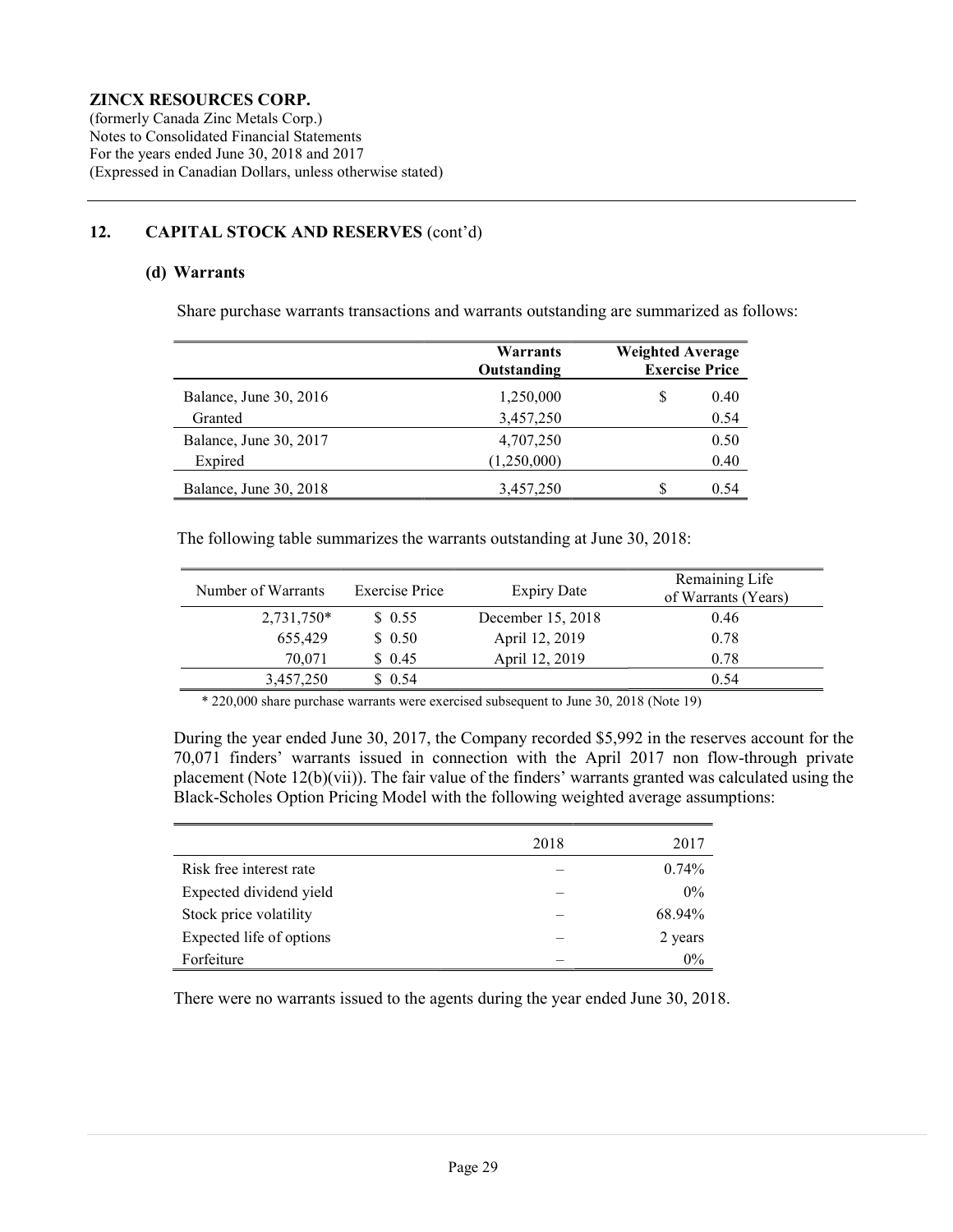(formerly Canada Zinc Metals Corp.) Notes to Consolidated Financial Statements For the years ended June 30, 2018 and 2017 (Expressed in Canadian Dollars, unless otherwise stated)

# 12. CAPITAL STOCK AND RESERVES (cont'd)

#### (d) Reserves

|                                                      | Options and<br>agent<br>warrants | Finance<br>warrants | Treasury<br>shares |     | Total      |
|------------------------------------------------------|----------------------------------|---------------------|--------------------|-----|------------|
| Balance, June 30, 2016                               | 9,481,603<br>S.                  | \$2,204,276         | \$1,377,505        | \$. | 13,063,384 |
| Exercise of options                                  | (46,902)                         |                     |                    |     | (46,902)   |
| Finders' warrants                                    | 5,992                            |                     |                    |     | 5,992      |
| Share-based compensation                             | 575,248                          |                     |                    |     | 575,248    |
| Cancellation of treasury shares                      |                                  |                     | 103,156            |     | 103,156    |
| Balance, June 30, 2017                               | 10,015,941                       | 2,204,276           | 1,480,661          |     | 13,700,878 |
| Exercise of options (Note 12 (b)(ii))                | (53,982)                         |                     |                    |     | (53,982)   |
| Share-based compensation (Note 12(c))                | 312,636                          |                     |                    |     | 312,636    |
| Cancellation of treasury shares (Note)<br>12(b)(iii) |                                  |                     | 513,260            |     | 513,260    |
| Balance, June 30, 2018                               | \$10,274,595                     | \$2,204,276         | 1,993,921<br>S.    | S   | 14,472,792 |

## 13. INCOME TAXES

A reconciliation of current income taxes at statutory rates with the reported taxes is as follows:

|                                                                                                 |    | 2018        | 2017         |             |
|-------------------------------------------------------------------------------------------------|----|-------------|--------------|-------------|
|                                                                                                 |    |             |              |             |
|                                                                                                 |    |             |              |             |
| Net loss before income taxes                                                                    | S  | (2,189,017) | <sup>S</sup> | (2,550,399) |
|                                                                                                 |    |             |              |             |
| Expected income tax recovery at statutory tax rates                                             | \$ | (580,000)   | S            | (663,000)   |
| Non-deductible expenditures and other items                                                     |    | 90,000      |              | 156,000     |
| Impact of future income tax rates applied versus current<br>statutory rate and other            |    | 40,000      |              | 17,000      |
| Impact of flow through shares                                                                   |    | 483,000     |              | 158,000     |
| Share issue costs                                                                               |    | (27,000)    |              | (96,000)    |
| Adjustment to prior years provision versus statuary returns and<br>expiry of non-capital losses |    | 4,000       |              | 45,000      |
| Total deferred tax expense (recovery)                                                           |    | 10,000      | S            | (383,000)   |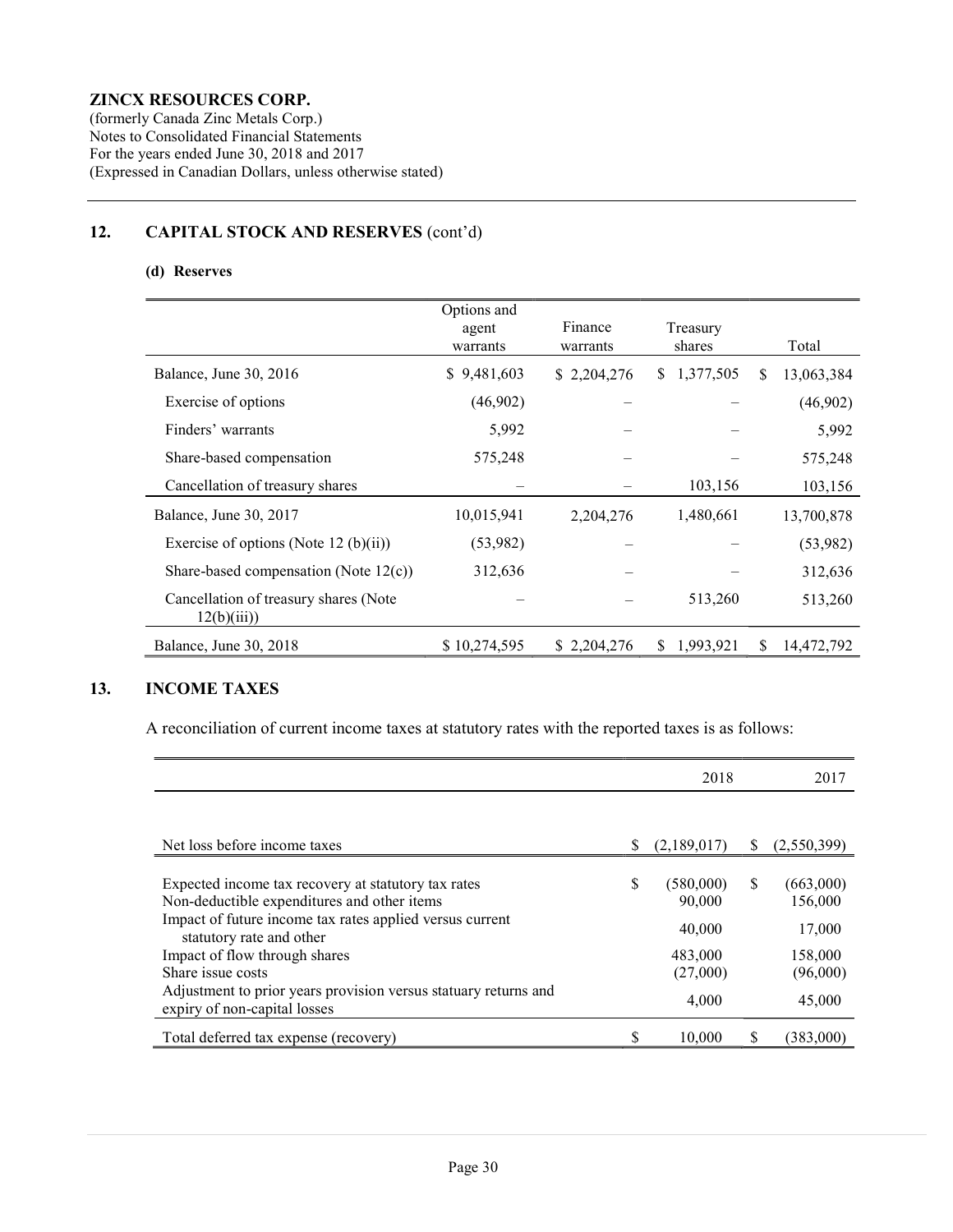(formerly Canada Zinc Metals Corp.) Notes to Consolidated Financial Statements For the years ended June 30, 2018 and 2017 (Expressed in Canadian Dollars, unless otherwise stated)

#### 13. INCOME TAXES (cont'd)

Deferred tax expense (recovery) comprises the following:

|                                          | Note | 2018      | 2017      |
|------------------------------------------|------|-----------|-----------|
| Deferred tax expense on change in        |      |           |           |
| unrecognized deductible temporary        |      |           |           |
| differences and other                    |      | 10,000 S  | (383,000) |
| Deferred tax recovery on amortization of |      |           |           |
| flow-through premium liability           |      | (380,034) | (140,086) |
| Total deferred tax recovery              |      | (370.034) | (523,086) |

The significant components of the Company's deferred tax assets and liabilities are as follows:

| Deferred tax assets (liabilities)   | 2018             | 2017               |
|-------------------------------------|------------------|--------------------|
|                                     |                  |                    |
| Exploration and evaluation assets   | S<br>(8,311,000) | (7,568,000)<br>S   |
| Share issue costs                   | 87,000           | 92,000             |
| Allowable capital losses            | 227,000          | 218,000            |
| Non-capital losses                  | 5,614,000        | 4,912,000          |
| Capital assets                      | 252,000          | 221,000            |
| Marketable securities               | 1,000            | (2,000)            |
| Investment tax credits              | 517,000          | 524,000            |
| Total deferred income tax liability | S<br>(1,613,000) | (1,603,000)<br>\$. |

Significant components of deductible and taxable temporary differences, unused tax losses and unused tax credits that have not been included on the statement of financial position are as follows:

|                                | 2018        | Expiry dates | 2017        | Expiry dates |
|--------------------------------|-------------|--------------|-------------|--------------|
| Non-capital loss carry forward | \$2,232,000 | 2026 to 2038 | \$2,232,000 | 2026 to 2037 |
| Capital assets                 | 32,000      | No expiry    | 32,000      | No expiry    |

During the year ended June 30, 2018, the Company issued a total of 4,112,900 (2017- 4,588,998) flowthrough common shares for gross proceeds of \$1,521,773 (2017 - \$2,113,048). The flow-through agreements require the Company to renounce certain deductions for Canadian exploration expenditures incurred on the Company's resource properties. The Company renounced the November 2017 subscriptions of \$1,521,773 to the flow-through shareholders under the "look-back rule" for the 2017 calendar year, and, as of June 30, 2018, spent \$359,510 on the eligible exploration expenditures.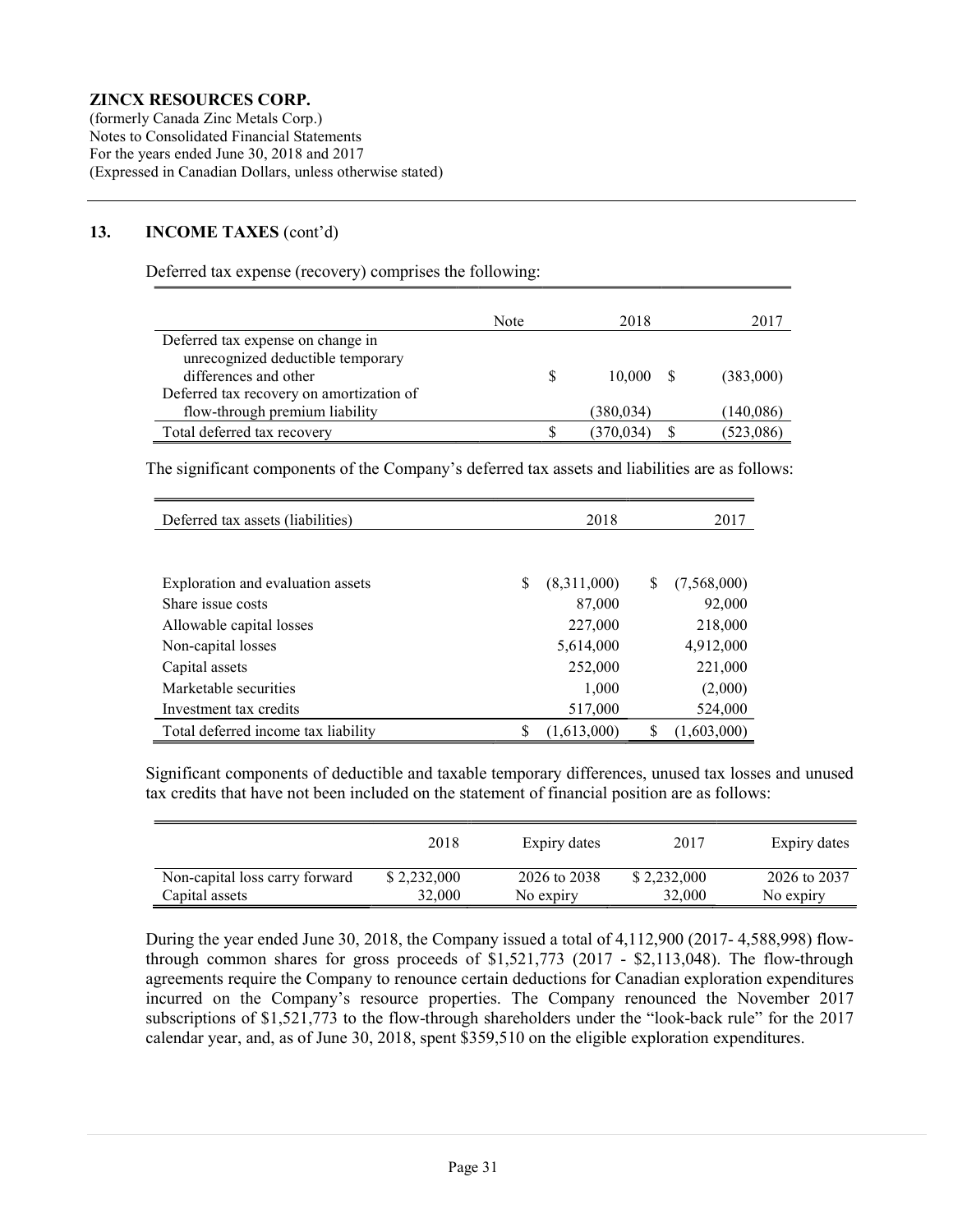(formerly Canada Zinc Metals Corp.) Notes to Consolidated Financial Statements For the years ended June 30, 2018 and 2017 (Expressed in Canadian Dollars, unless otherwise stated)

#### 14. SUPPLEMENTAL DISCLOSURE WITH RESPECT TO CASH FLOWS

|                                          | 2018 |  |
|------------------------------------------|------|--|
| Cash paid during the year for interest   |      |  |
| Cash paid during the year for income tax |      |  |

Significant non-cash transactions for the years ended June 30, 2018 and 2017 included:

- exploration and evaluation assets of \$301,570 (2017 \$533,283) in accounts payable;
- equipment and leasehold improvements of  $\text{Nil}$  (2017 \$10,000) in accounts payable;
- reduction in exploration and evaluation assets of \$159,876 (2017 \$Nil) in METC recoverable (Note 11);
- depreciation of camp equipment and upgrades of \$80,421 (2017 \$102,485) included in exploration and evaluation assets (Note 10);
- an allocation of \$304,355 (2017 \$448,218) from capital stock to flow-through premium liability on the issuance of the flow-through shares (Note 9);
- fair value of finders' warrants of \$Nil (2017 \$5,992) recorded as share issuance costs;
- an allocation of \$53,982 (2017 \$46,902) from reserves to capital stock upon the exercise of stock options (Note  $12(b)(ii)$ );
- unrealized gain of \$2,350 (2017 \$83,708) on marketable securities due to changes in fair value, which was allocated to AOCL (Note 5); and
- reclassification of previously recognized unrealized gains (losses) on marketable securities of \$21,512 (2017–loss of \$3,163) from AOCL to deficit (Note 5).

#### 15. RELATED PARTY TRANSACTIONS

Key management personnel includes persons having the authority and responsibility for planning, directing, and controlling the activities of the Company as a whole. Key management personnel comprise of the directors of the Company, executive and non-executive, and Vice President of Exploration.

The remuneration of the key management personnel during the years ended June 30, 2018 and 2017 were as follows:

|                                         | 2018          |   | 2017    |
|-----------------------------------------|---------------|---|---------|
| Bonuses (iii)                           | \$<br>42,084  | S | 128,429 |
| Consulting fees (iv)                    | 15,000        |   | 15,000  |
| Directors fees (ii)                     | 40,000        |   | 40,000  |
| Exploration and evaluation expenditures |               |   |         |
| (geological consulting) (v)             | 150,000       |   | 150,000 |
| Management fees (i)                     | 354,000       |   | 354,000 |
| Other employment benefits (vii)         | 29,335        |   | 27,917  |
| Share-based compensation (vi)           | 3,130         |   | 281,758 |
| Total                                   | \$<br>633,549 |   | 997,104 |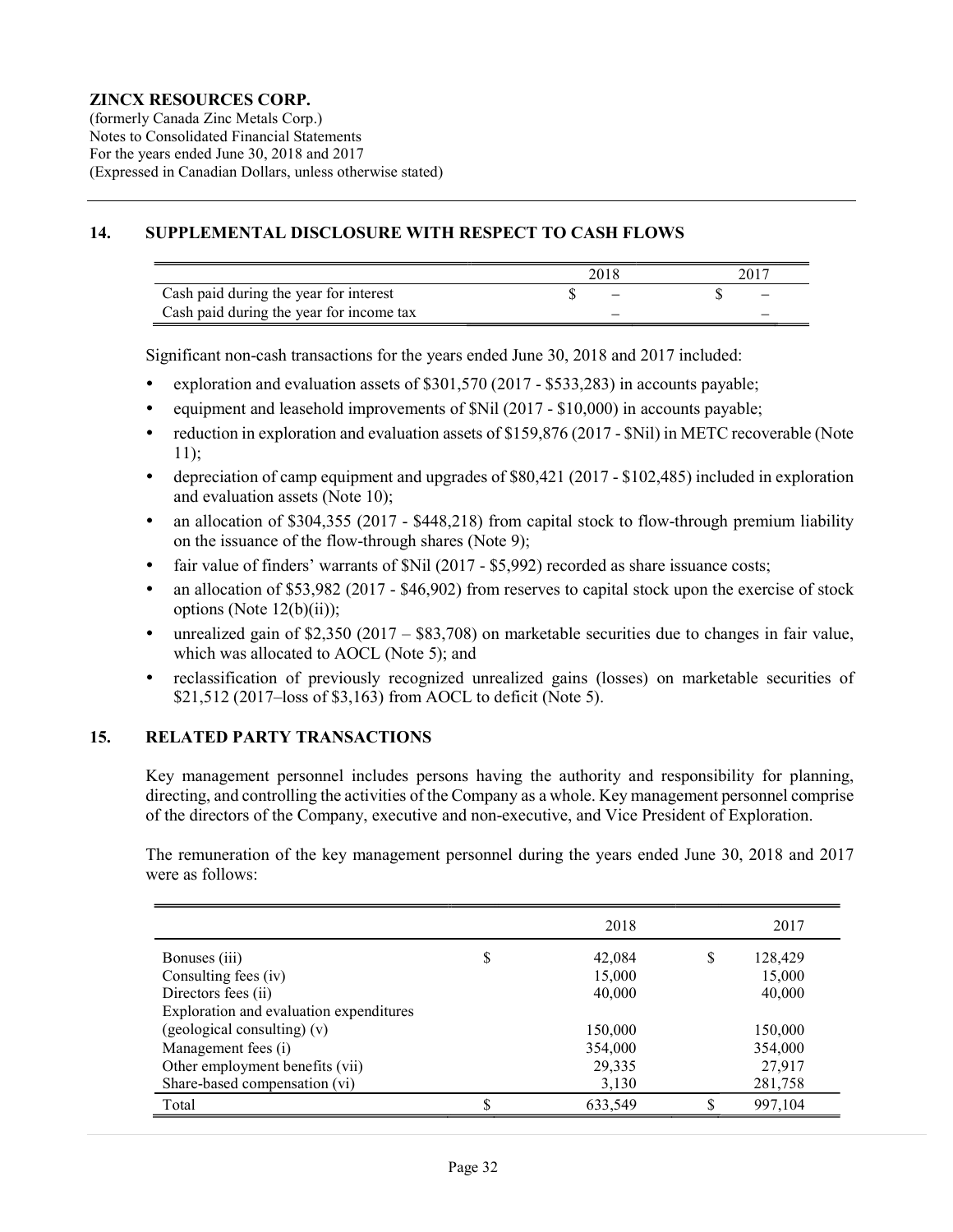(formerly Canada Zinc Metals Corp.) Notes to Consolidated Financial Statements For the years ended June 30, 2018 and 2017 (Expressed in Canadian Dollars, unless otherwise stated)

#### 15. RELATED PARTY TRANSACTIONS (cont'd)

Transactions with key management and other related party transactions:

(i) Pursuant to a management and administrative services agreement amended effective July 1, 2011 and May 1, 2014 with Varshney Capital Corp. ("VCC"), a company with two common directors, the Company agreed to pay monthly management and administrative fees of \$29,500 and \$5,000, respectively.

During the year ended June 30, 2018, the Company paid  $$354,000$  (2017 –  $$354,000$ ) for management fees and  $$60,000 (2017 - $60,000)$  for administrative fees to VCC;

- (ii) the Company paid \$40,000 (2017 \$40,000) in directors' fees to four directors of the Company;
- (iii) the Company paid bonuses of  $$42,084$  (2017  $$128,429$ ) to VCC;
- (iv) the Company paid \$15,000 (2017 \$15,000) for consulting fees to a company controlled by a director;
- (v) the Company paid or accrued exploration and evaluation costs of \$150,000 (2017 \$150,000) for geological consulting fees to a company owned by an officer of the Company, of which \$115,750(2017 - \$59,375) was capitalized as exploration and evaluation costs and \$34,250(2017 - \$90,625) was expensed as consulting fees;
- (vi) share-based compensation is the fair value of share options that have been granted to directors and executive officers and the related compensation expense recognized over the vesting periods; and
- (vii) other employment benefits included life insurance and health benefits for the CEO and health benefits for the CFO of the Company.

#### 16. CAPITAL MANAGEMENT

The Company's objectives of capital management are intended to safeguard the entity's ability to support the Company's normal operating requirement on an ongoing basis, continue the development and exploration of its mineral properties, and support any expansionary plans. The Board of Directors does not establish quantitative return on capital criteria for management, but rather relies on the expertise of the Company's management to sustain future development of the business. The Company considers its capital to be equity.

The Company's operations are currently not generating positive cash flow; as such, the Company is dependent on external financing to fund its activities. In order to carry out potential expansion and to continue operations, and pay for administrative costs, the Company will spend its existing working capital, and raise additional amounts as needed. Companies in this stage typically rely upon equity and debt financing or joint venture partnerships to fund their operations. The current financial markets are very difficult and there is no certainty with respect to the Company's ability to raise capital. However, the Company feels that it has sufficient working capital to continue with planned activities.

Management reviews its capital management approach on an ongoing basis and believes that this approach, given the relative size of the Company, is reasonable. The Company's overall strategy with respect to capital risk management remained unchanged during the year ended June 30, 2018. The Company is not subject to any externally imposed capital requirements.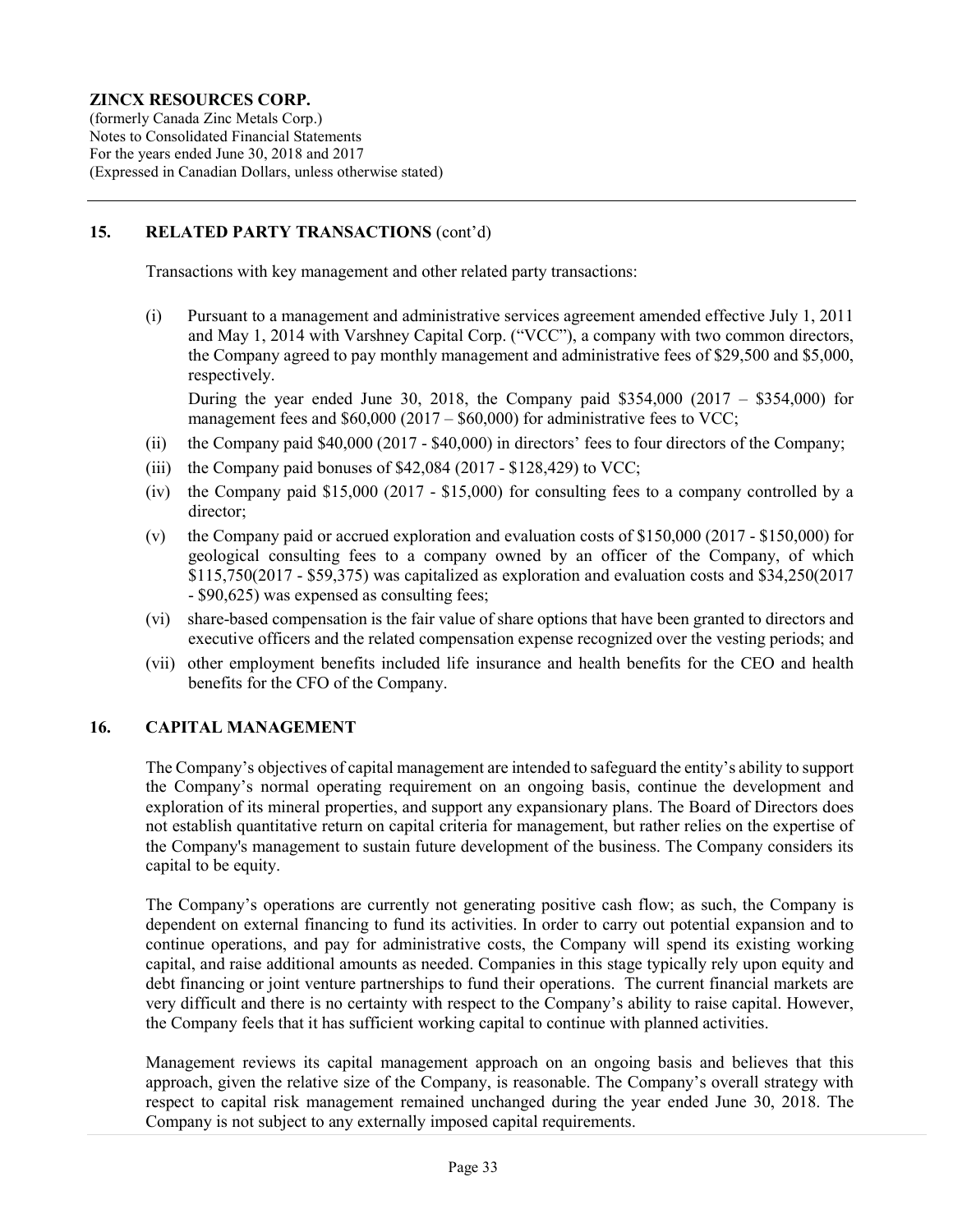(formerly Canada Zinc Metals Corp.) Notes to Consolidated Financial Statements For the years ended June 30, 2018 and 2017 (Expressed in Canadian Dollars, unless otherwise stated)

## 17. FINANCIAL INSTRUMENTS AND RISK MANAGEMENT

Fair value estimates of financial instruments are made at a specific point in time, based on relevant information about financial markets and specific financial instruments. As these estimates are subjective in nature, involving uncertainties and matters of significant judgment, they cannot be determined with precision. Changes in assumptions can significantly affect estimated fair values.

Cash, investments, and marketable securities are carried at fair value using a level 1 fair value measurement. The carrying value of receivables, loan receivable and trade payables and accrued liabilities approximate their fair value because of the short-term nature of these instruments.

#### Credit Risk

Credit risk is the risk that one party to a financial instrument will fail to discharge an obligation and cause the other party to incur a financial loss. The Company's primary exposure to credit risk is on its bank deposits of \$1,148,880 and short-term investments in GICs of \$4,004,314. This risk is managed by using major Canadian banks that are high credit quality financial institutions as determined by rating agencies.

The Company's secondary exposure to credit risk is on its receivables. This risk is minimal as receivables consist primarily of refundable government sales taxes and interest accrued on GIC investments.

The Company is exposed to higher credit risk on its loan receivable with the amortized balance of \$118,466 (Note 4) as it is issued under an unsecured promissory note.

#### Liquidity Risk

Liquidity risk arises through the excess of financial obligations over available financial assets due at any point in time. The Company's objective in managing liquidity risk is to maintain sufficient readily available reserves in order to meet its liquidity requirements at any point in time. The Company achieves this by maintaining sufficient cash and cash equivalents. As at June 30, 2018, the Company was holding cash deposits of \$1,148,880 to settle current cash liabilities of \$417,914. Management believes it has sufficient funds to meet its current obligations as they become due and to fund its exploration projects and administrative costs.

#### Market risk

Market risk is the risk of loss that may arise from changes in market factors such as interest rates, foreign exchange rates, and commodity and equity prices. These fluctuations may be significant and the Company, has exposure to these risks.

#### a. Interest Rate Risk

The Company is exposed to interest rate risk as its bank treasury account and other assets earn interest income at variable rates. The effect of a 10% fluctuation in interest rates may result in an increase or decrease in net loss of \$1,148.

b. Currency Risk

The Company operates in Canada and is therefore not exposed to significant foreign exchange risk arising from transactions denominated in a foreign currency.